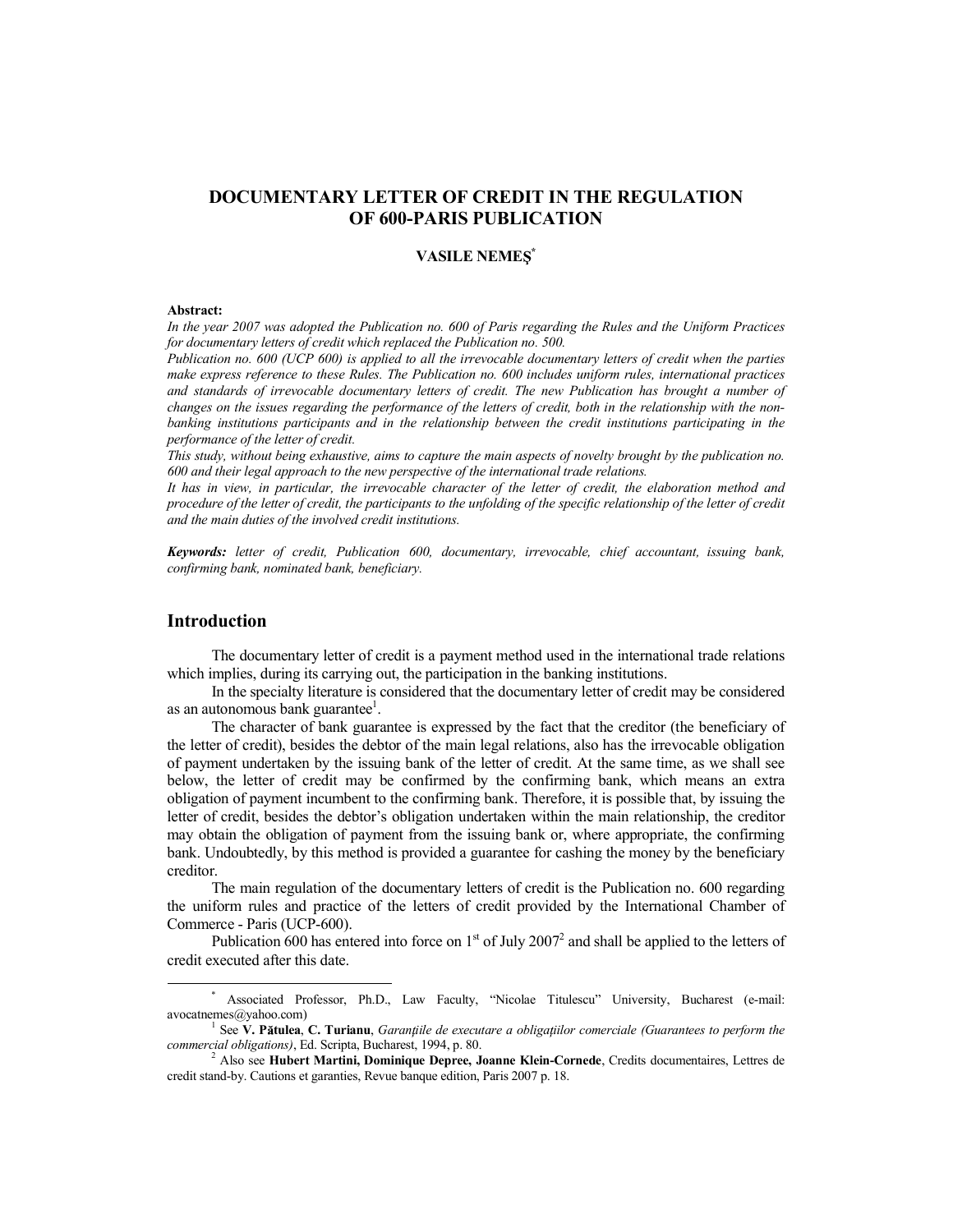## **1. Concept and legal character Preliminary specifications**

The definition of the documentary letter of credit may be found in the Publication no. 600 which foresees its main legal characters.

## **1.1 Notion**

Publication no. 600 defines the letter of credit in the article 2, as being any arrangement, however named or described, which is irrevocable and thereby constitutes a firm commitment of the issuing bank to honor a proper presentation<sup>3</sup>.

Within the outlook of Publication 600, to honor a letter of credit means:

a ) to pay at sight if the letter of credit is usable at sight;

b ) undertaking a commitment to pay on time and the payment at maturity if the letter of credit is usable by payment at deadline;

c ) acceptance of a promissory note drawn by the beneficiary and payment at maturity if the letter of credit is usable by acceptance.

Finally, the proper presentation means a presentation that is consistent with the terms and conditions of the letter of credit, with the applicable provisions of the rules foreseen in the Publication and with the standards of international banking practice.

From the regulations reproduced above results the notion and the main characteristics of the letter of credit.

Pursuant to the stated regulations, we define the letter of credit as being *the instrument by*  which the issuing bank, at the request and after the instructions of a customer, called chief *accountant, makes a payment to a person, called beneficiary, or upon his/her order, or accepts and pays bills drawn by the beneficiary, or authorizes another bank to make the payment or to accept and pay the drawn promissory notes.*

### **1.2 Features of the documentary letter of credit**

According to article 4 of the Publication 600, the letters of credit, by their nature, are transactions distinct of the sale contracts or other agreements that underpin them and the banks are not in any way bound or implied by such contracts, even if the letter of credit makes any reference to such contracts.

From the regulations reproduced above result the main features of the letter of credit.

The documentary letter of credit is a method of payment: irrevocable, autonomous, institutionalized and subject to the submission of documentation.

### **A. The documentary letter of credit is an irrevocable method of payment**

The irrevocable character of the letter of credit results from the definition given by the Publication 600 which qualifies it as an irrevocable commitment. The irrevocable character of the letter of credit is also resumed in the regulation of article 3 of the Publication where it expressly provides that the letter of credit is irrevocable even if there is no mention in this regard.

The irrevocable character means that the letter of credit, once drawn up and put into the banking circulation by the issuing bank cannot be withdrawn or revoked anymore. In other words, the letter of credit put into the banking circulation has to be paid by the issuing bank, respectively by the confirming bank if the letter of credit is confirmed.

 $3$  For the definition of the letter of credit under the regulation contained in the Publication 500, see **V. Neme**s, Drept bancar (Bank Law), Edit. Editas, Bucharest, 2004, p. 184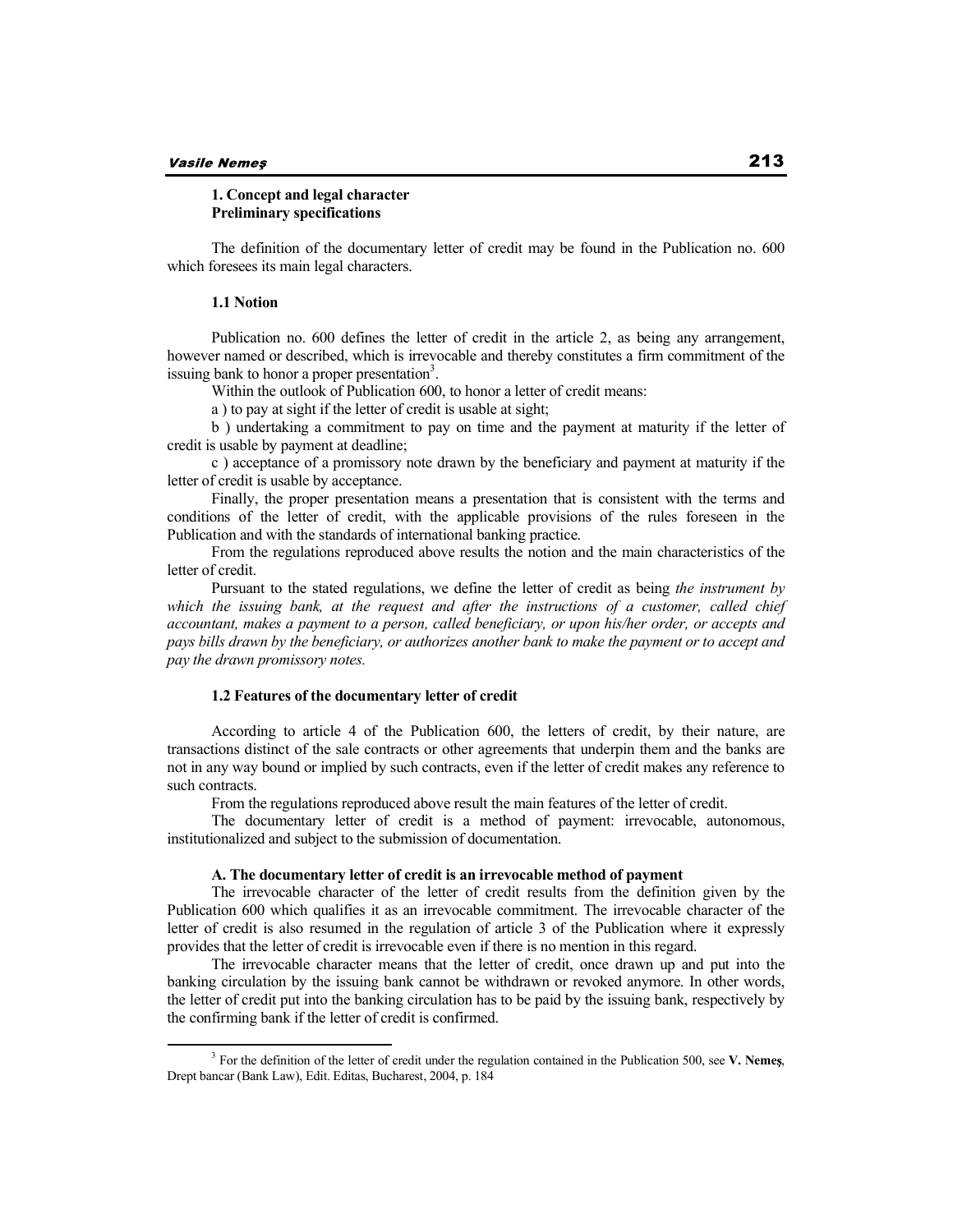The irrevocable character of the letter of credit is clearly expressed in the content of article 10 of the Publication 600 which states that a letter of credit cannot be amended or canceled without the approval of the issuing bank, of the confirming bank and of the beneficiary.

The fact that the letter of credit cannot be revoked gives a supplementary guarantee to the beneficiary creditor as regards the payment, that is why, as we pointed out above, the letter of credit is considered as a guarantee of payment, too.

### **B. The documentary letter of credit is an autonomous method of payment**

 The autonomous character means that the documentary letter of credit creates liabilities independent of the basic relationship between the chief accountant and the beneficiary. This character occurs from the provisions of article 4 of the Publication no. 600 according to which the letters of credit are transactions distinct of the sale contracts or other agreements that may underpin them.

During the carrying out of the documentary letter of credit you cannot discuss issues or raise exceptions arising from the contractual relationship under which the letter of credit was opened.

The autonomous character of the letter of credit is extended on the existing contractual relationship between the participating banks and the chief accountant and the issuing bank, meaning that such relations are not related to the payment by letter of credit. More specifically, the obligations undertaken by the participating banks in the carrying out of a letter of credit may not be the subject of the chief accountant's complaints resulted from his relationship with the issuing bank or with the beneficiary.

As well, a beneficiary cannot prevail, under any circumstances, by the existing contractual relations between the banks or between the chief accountant and the issuing bank.

In order to maintain the autonomous character of the letter of credit, the issuing bank is bound to discourage and eliminate any attempt of the chief accountant to include, as part of the letter of credit, copies of the afferent contract, of the invoice and other documents of this kind (article 4 of the Publication).

## **C. The documentary letter of credit is an institutionalized method of payment**

The institutionalized character of the documentary letter of credit means that this method of payment requires the participation of at least two credit institutions, the issuing bank and the beneficiary's bank.

As we shall see below, along with the issuing bank and the beneficiary's bank, in a letter of credit also may be involved the confirming bank and the advising bank.

The quality of advising bank and, respectively, the confirming bank may be owned even by the beneficiary's bank or by another nominated bank.

A letter of credit cannot be carried out without the participation of the credit institutions; other legal entities can contribute, but in operations subsidiary to the letter of credit, such as shipping agencies which authenticate the shipping documents.

## **D. The documentary letter of credit is a method of payment subject to the submission of documentation**

The documentary character of the letter of credit is foreseen by article 5 of the Publication which provides that the banks operate with documents, not with goods, services or performance mentioned in such documents.

The documentary letter of credit is opened upon request and following the instructions of the chief accountant negotiated with the issuing bank which makes the payment of the letter of credit to be conditioned by the filing of the documents mentioned in the letter of credit.

Any documentary letter of credit makes the payment of the indicated sum to be conditioned by the presentation, made by the beneficiary or by the bank nominated for that transaction, of the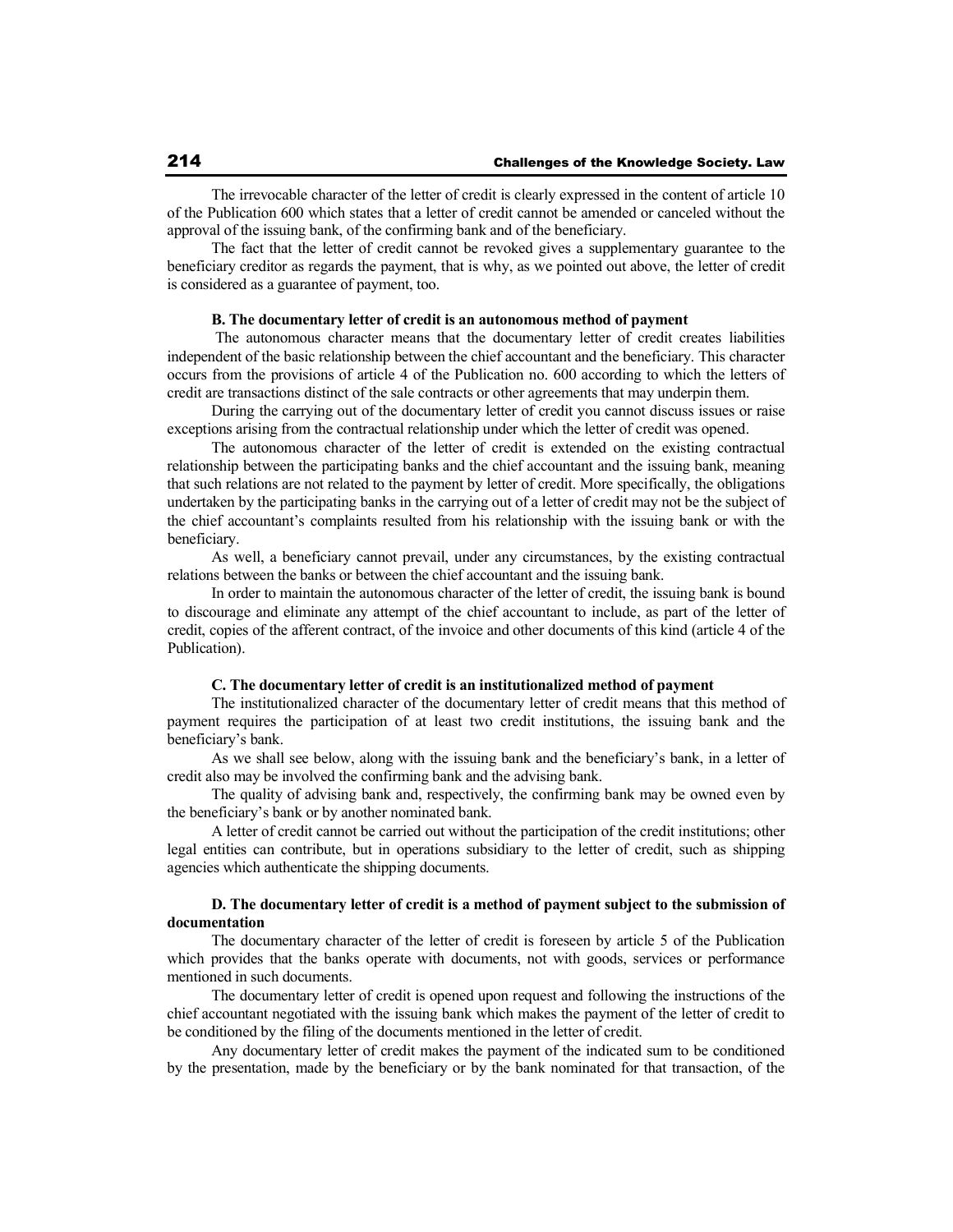following documents: shipping documents (transport contract, shipping contract, air transportation documents, way bill etc.), insurance contracts and trade invoices.

The letter of credit may provide the obligation to submit other documents, such as: quality certificates, certificates of guarantee, of origin, of goods etc $4$ .

 The name of the letter of credit comes from the fact that it represents the mechanism which makes the payment of the amounts to be conditioned by the drawing up and submission of some documents by the beneficiary creditor of the letter of credit.

### **2. Mentions regarding the documentary letter of credit**

Neither the previous publications nor the Publication 600 expressly regulate the content of the documentary letter of credit or the main mentions that should be included in it.

But the Publication 600 makes some references regarding the banks where it can be used and regarding the validity of the presentation period of the letter of credit and the place of payment.

Thus, according to article 6 of the Publication, a letter of credit must include the bank where it can be used or the mention that it can be used at any bank. If in the letter of credit is mentioned that it can be drawn (used) at the nominated bank, it also can be used at the issuing bank. Pursuant to the letter of credit, the issuing bank is the bank which represents the main obligation of the letter of credit and remains in that position until the completion of the operations specific to the letter of credit.

Then, the letter of credit should specify the maturity payment of the foreseen amounts. To this effect, the Publication 600 provides that a letter of credit should specify if it is usable (payable) by paying at sight, on time, or by acceptance or negotiation. The utilization methods of the letter of credit are also genuine maturities of the letter of credit. It means that the maturity may be at sight, at a settled date, or by negotiation or acceptance of some promissory notes.

Closely related to the maturity of the letter of credit is the expiry date for the presentation of the letter of credit. Before paying the amounts indicated in the letter of credit, it shall be submitted to the bank nominated to verify if the documents comply with the clauses of the letter of credit and the notification, as appropriate, to the issuing bank or to the confirming bank regarding the fulfillment of all the requirements of the letter of credit. After the checking and confirmation of such conditions, the letter of credit can be used to maturity in order to make the payments for which it was issued.

Finally, as regards the place for the payment of the letter of credit, the Publication provides that the place of presentation is the premises of the bank where the letter of credit is usable. The letter of credit may include the mention that it can be paid at any bank, meaning that it can be used at any bank chosen by the beneficiary of the letter of credit.

Being issued at the request of the debtor in the main legal relationship, the essential mentions of a documentary letter of credit will be determined in accordance with the application for opening the letter of credit and after the instructions given by the chief accountant and sent to the issuing bank.

The doctrine<sup>5</sup> considers that the application for opening the letter of credit and, implicitly, the instructions should include the following information: the name and full address of the beneficiary of the letter of credit (exporter, supplier); the amount; the format of the letter of credit (revocable, irrevocable, confirmed, unconfirmed etc.); the drawing up method of the letter of credit (by payment at sight, by referred payment, by acceptance, by negotiation); what kind of promissory notes should be drawn and the maturity; the brief description of the goods, specifying the quantity, the price and the maturity; if the way bill must be paid or not in advance; the documents to be submitted at the payment date; the place of loading, shipping or taking over the goods in his task, indicating their destination; if the transshipment is allowed or prohibited; if the partial shipments are allowed or

<sup>4</sup> For other documents regarding the payment of the letters of credit, see **I.Turcu**, *op.cit*. p. 389.

<sup>5</sup> See **V. P tulea**, **C. Turianu**, *op.cit.,* p. 87-88.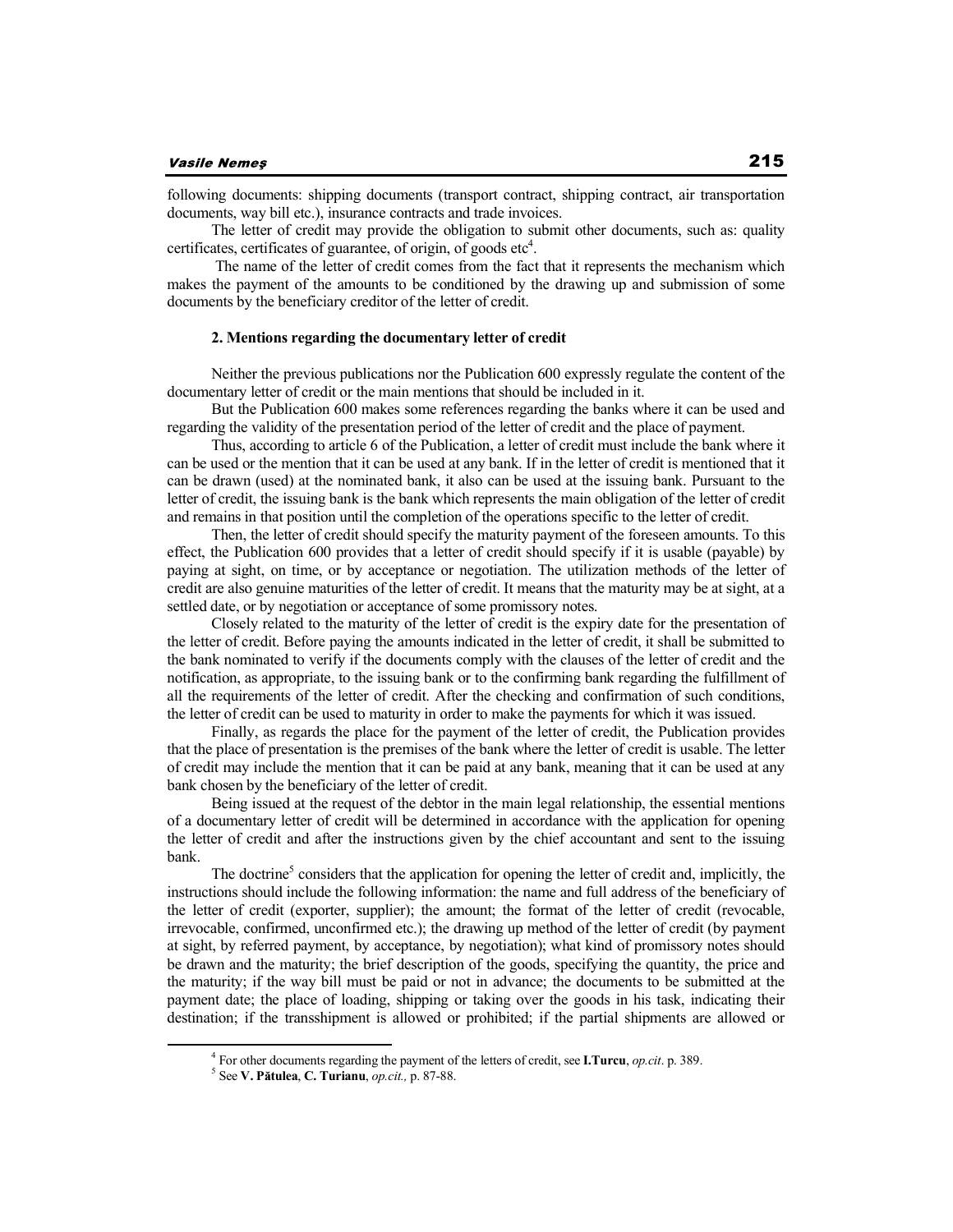prohibited; deadline of loading, shipping or taking over in his task; the term in which, after the opening date of the letter of credit, must be submitted at the payment date, acceptance or negotiation, the bill of lading or other shipping documents; validity date and place of the letter of credit; if the letter of credit must be transferable; the transmission method of the letter of credit (telegram, telex, fax etc.).

Unlike the Publication 500, the current publication does not include anymore the specification that the letter of credit shall be concluded according to the instructions and clauses sent by the chief accountant. However, the main factors and mentions of the letter of credit will be indicated by the chief accountant. This is because the letter of credit is opened at the chief accountant's request who, on the basis of some compulsory legal relationship, is the debtor for the payment of some amounts. Because the payments may be made only by bank circuit, the chief accountant notifies the main aspects of the legal relationship with the co-contractor, establishing, ultimately, the essential clauses of the letter of credit.

It is understood that the above mentioned terms will constitute the content of the letter of credit drawn up by the issuing bank and it varies according to the nature of the legal relationship which have generated the issuing of the documentary letter of credit.

## **3. The participants in the letter of credit<sup>6</sup>**

From the foregoing results that, for making a payment by means of a documentary letter of credit, is required the participation of at least four parties: the chief accountant, the issuing bank, the beneficiary and the beneficiary's bank.

In the carrying on of a documentary letter of credit also may be involved the advising bank, the confirming bank, the negotiating bank and the nominated bank.

Therefore, we consider that the letter of credit is an institutionalized method of payment and it cannot be conceived and used without the participation and involvement of the credit institutions.

### **3. 1 Chief accountant**

Publication no. 600 provides that the chief accountant is the party who required the issuing of the letter of credit.

The chief accountant is the person who must make a payment based on an international trade contract in which has the capacity of debtor of an amount. In order to make the payment, the chief accountant applies to a bank and requests the opening of the documentary letter of credit pursuant to the instructions sent to that bank. The instructions for the issuing of the letter of credit may be agreed by the chief accountant together with the beneficiary and included in the international trade contract concluded between the two parties. In this case, the letter of credit will be in accordance with contractual terms and binds the chief accountant to request to the issuing bank to remove the possible inconsistencies<sup>7</sup>.

Therefore, the documentary letter of credit shall be triggered at the beneficiary's initiative in order to make the payment of some amounts to another person, called a beneficiary of the letter of credit<sup>8</sup>. It means that the letter of credit is opened at the beneficiary's initiative, for the creditor in the main legal relationship, in order the creditor to be sure that the price was paid. On the other hand, in the relationship with the issuing bank, the letter of credit is opened at the request of the debtor in the main relationship who, by issuing the letter of credit, obtains the position of chief accountant.

<sup>6</sup> See **V. P tulea**, **C. Turianu**, *op.cit.,* p.81. and **I.Turcu**, *op.cit*., p.370.

<sup>&</sup>lt;sup>7</sup> Court of Arbitration Bucharest, Judgement no.17 of June 19, 1975 in *Jurisprudența Comercială Arbitral (Commercial Arbitration Jurisprudence) 1953 -2000*, Bucharest 2002 p. 69. 8

For details regarding the procedure for the opening and achievement of the letter of credit, as well as its phases, see **V. P tulea**, **C. Turianu**, *op.cit.,* p.87. and **I.Turcu**, *op. cit*., p.370 and the following.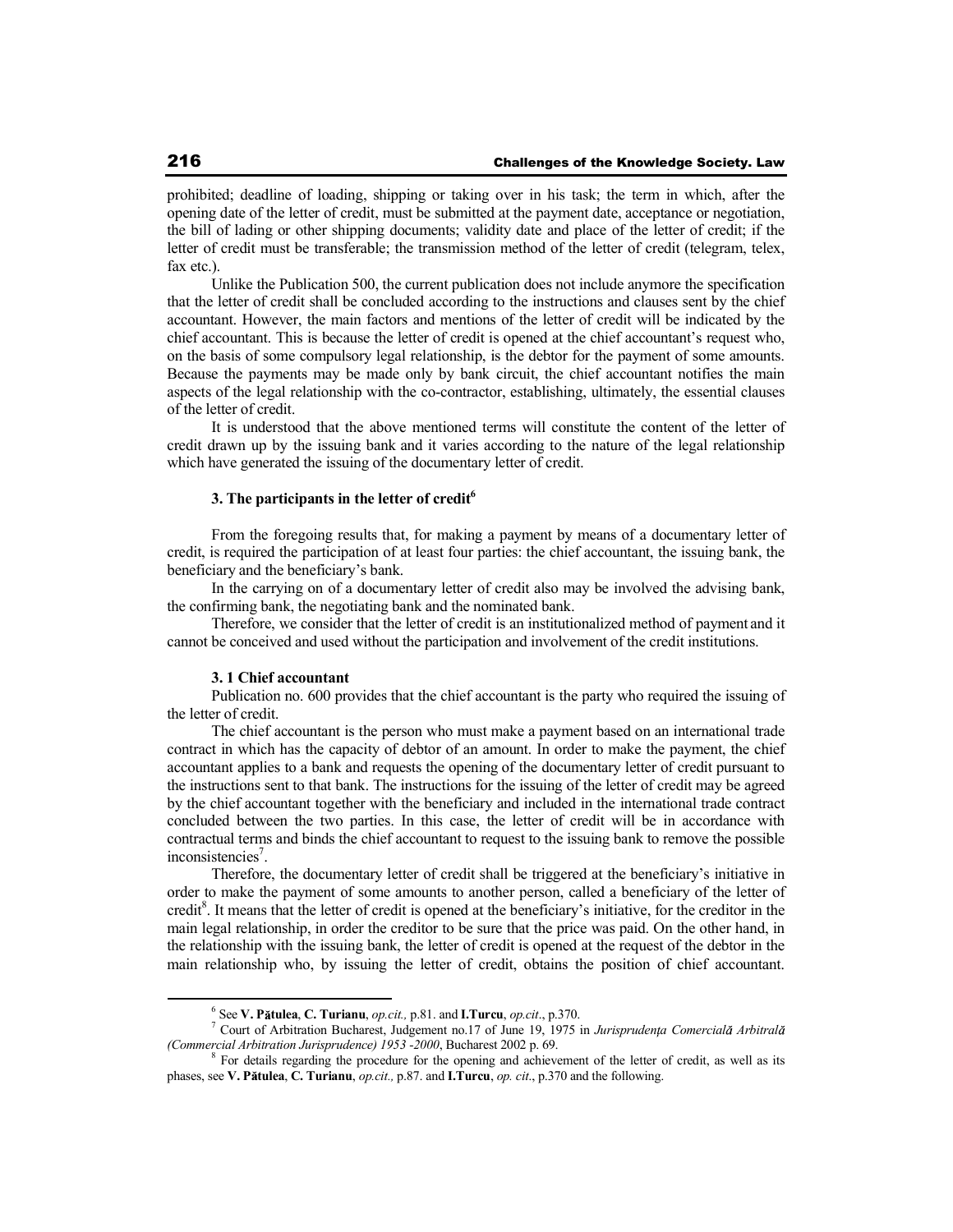Therefore, the issuing bank will act according to the instructions of the chief accountant, not of the beneficiary.

Because the chief accountant has the position of debtor in the basic relationship with the beneficiary, unless the parties did not agree otherwise, all the expenses necessary to perform the letter of credit shall be borne by the chief accountant because the beneficiary has to collect the entire amount, as foreseen in the instrument of payment.

The practice of the documentary letters of credit established that the chief accountant may be bound to pay a *pro rata temporis* penalty for the delay in opening the letter of credit or the beneficiary (the creditor in the basic legal relationship) may consider the contract as terminated due to such delay<sup>9</sup>.

Also in the banking practice it was decided that, according to the chief accountant's viewpoint, the obligation of payment incumbent to him is considered executed at the opening date of the letter of credit by the issuing bank without being necessary the date when the amount was actually collected by the creditor as a result of the transfer operations<sup>10</sup>.

## **3. 2 Issuing bank**

Within the outlook of Publication 600, the issuing bank is the bank that issues a letter of credit, at the chief accountant's request or on its behalf.

The issuing bank is the bank of the chief accountant which opens the letter of credit at the request and according to the instructions received from him and which undertakes to pay an amount to a third party or to his order.

Consequently, the issuing bank is the bank the most involved in the carrying on of a documentary letter of credit which undertakes the obligation to pay the amount ordered by the chief accountant, thereby becoming the main obligee of the letter of credit.

The issuing bank will open and execute the letter of credit within the terms and conditions specified therein, set by the chief accountant, in accordance with the rules of the Publication 600 and the international bank practices applicable in this field.

The conditions for the issuing and execution of the letter of credit are called instructions for the issuing and amending of the letter of credit.

The instructions under which the letter of credit will be conducted must be complete and accurate, excluding the insertion of certain excessive details.

According to the international bank practices and standards, all the instructions for the issuing of the letter of credit, the letter of credit and, where applicable, all the additional instructions for amending the letter of credit must clearly indicate the documents under which the payment is made, the acceptance or the negotiation.

Therefore, the payment of the letter of credit is subject to the submission of the documentation specified by the beneficiary to the issuing bank.

## **3. 2.1 The obligations of the issuing bank**

### **Preliminary specifications**

As we mentioned above, the bank issuing is the main obligee of the letter of credit. In such position, the issuing bank has to drawn up the letter of credit according to the instructions of the chief accountant, to the rules of the Publication 600 and to the international bank practices and standards applicable in this field.

Then, the issuing bank has the obligation to endeavor and to take all measures in order to facilitate the carrying on of the letter of credit. In this respect, the issuing bank must nominate the

<sup>9</sup> Court of Arbitration Bucharest, Judgement no. 161 of June 15, 1979 in *op.cit*., p.69.

<sup>10</sup> Court of Arbitration Bucharest, Judgement no. 39 of June 11, 1973 in *op.cit.,* p.69.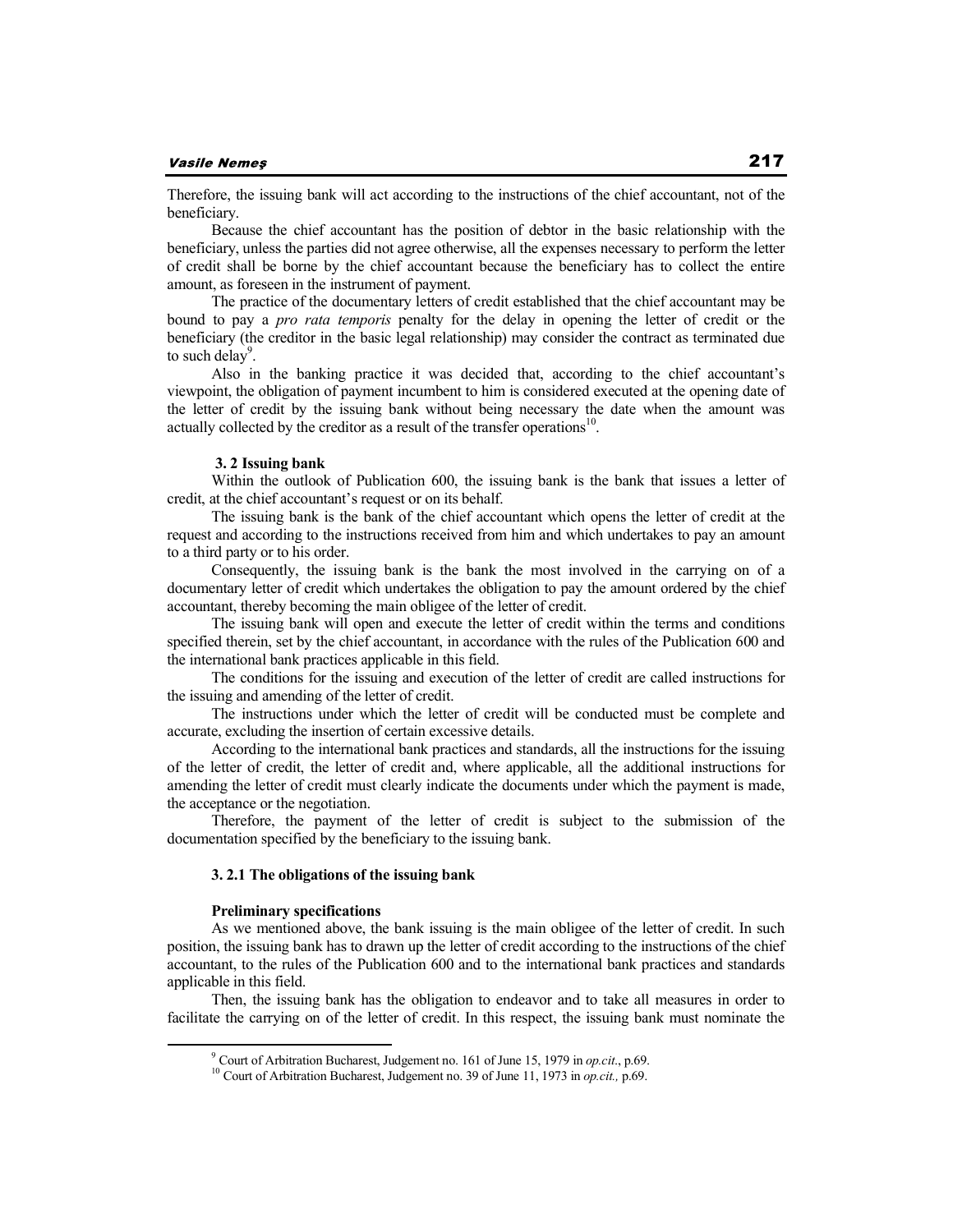banks involved in the carrying on of the letter of credit so that the amounts enter in the beneficiary's account, in his bank. Consequently, the issuing bank must find and nominate the confirming bank, if the letter of credit is confirmed, the advising bank to check the compliance of the documents, the negotiating bank, if the payment is made by accepted promissory notes and other correspondent banks, as appropriate, depending on the nature of the legal relationship specific to the letter of credit or to the beneficiary's location.

Finally, the issuing bank is required to make the payment of the letter of credit in the manner and within the terms set up in the letter of credit.

### **A. The obligation to pay the letter of credit**

The payment of the letter of credit may be set up at sight, within a specific term or by accepting or negotiating the promissory notes issued in favour of the beneficiary of the letter of credit.

If the letter of credit has the maturity at sight, the issuing bank is required to make the payment at sight. The term *nat sight*" coincides with the submission of the documents of the letter of credit by the beneficiary and the determination of their conformity with the letter of credit. In this case, the payment will be made after the submission of the documents expressly mentioned in the letter of credit by the issuing bank or by the bank authorized for such transaction.

If the letter of credit provides the deferred payment, the issuing bank will pay to the beneficiary the amount within the terms specified in the letter of credit.

When the letter of credit contains a fixed maturity, the issuing bank is required to make the payment within the foreseen term.

The issuing bank is required not only to pay the amount mentioned in the letter of credit, but also to keep in force, at the beneficiary's disposal, within the term specified therein, undertaking a direct and personal obligation in relation to the beneficiary $^{11}$ .

# **B. The obligation to accept the payment of the promissory notes drawn by the beneficiary**

The letter of credit may stipulate that the issuing bank accepts and pays at maturity the promissory notes drawn by the beneficiary on it.

In the letter of credit may be stipulated that the acceptance may be made by a bank, other than the issuing bank, called drawee bank or nominated bank.

For this latter situation, when the acceptance is made by the nominated bank, the issuing bank is required to pay, at maturity, the promissory notes drawn by the beneficiary on the issuing bank, if the issuing bank records, in the letter of credit, the refusal to accept the promissory notes drawn on it.

The issuing bank is required to make the payment even when the drawee bank accepts the promissory notes, but it does not pay them at maturity.

### **C. The obligation to negotiate the promissory notes drawn by the beneficiary.**

Within the outlook of Publication 600, the negotiation means to buy the promissory notes and/or documents by the bank authorized to negotiate.

The simple inspection of the documents without buying them is not a negotiation. Under the obligation of negotiation, the issuing bank has to buy the promissory notes drawn by the beneficiary and/or the documents submitted in the content of the letter of credit and to advance the funds to pay the beneficiary.

According to the Publication, a letter of credit is not valid and it cannot be usable by promissory notes drawn on the chief accountant.

<sup>11</sup> Court of Arbitration Bucharest, Judgement no. 161 of June 15, 1979, in *op.cit.,* p.70.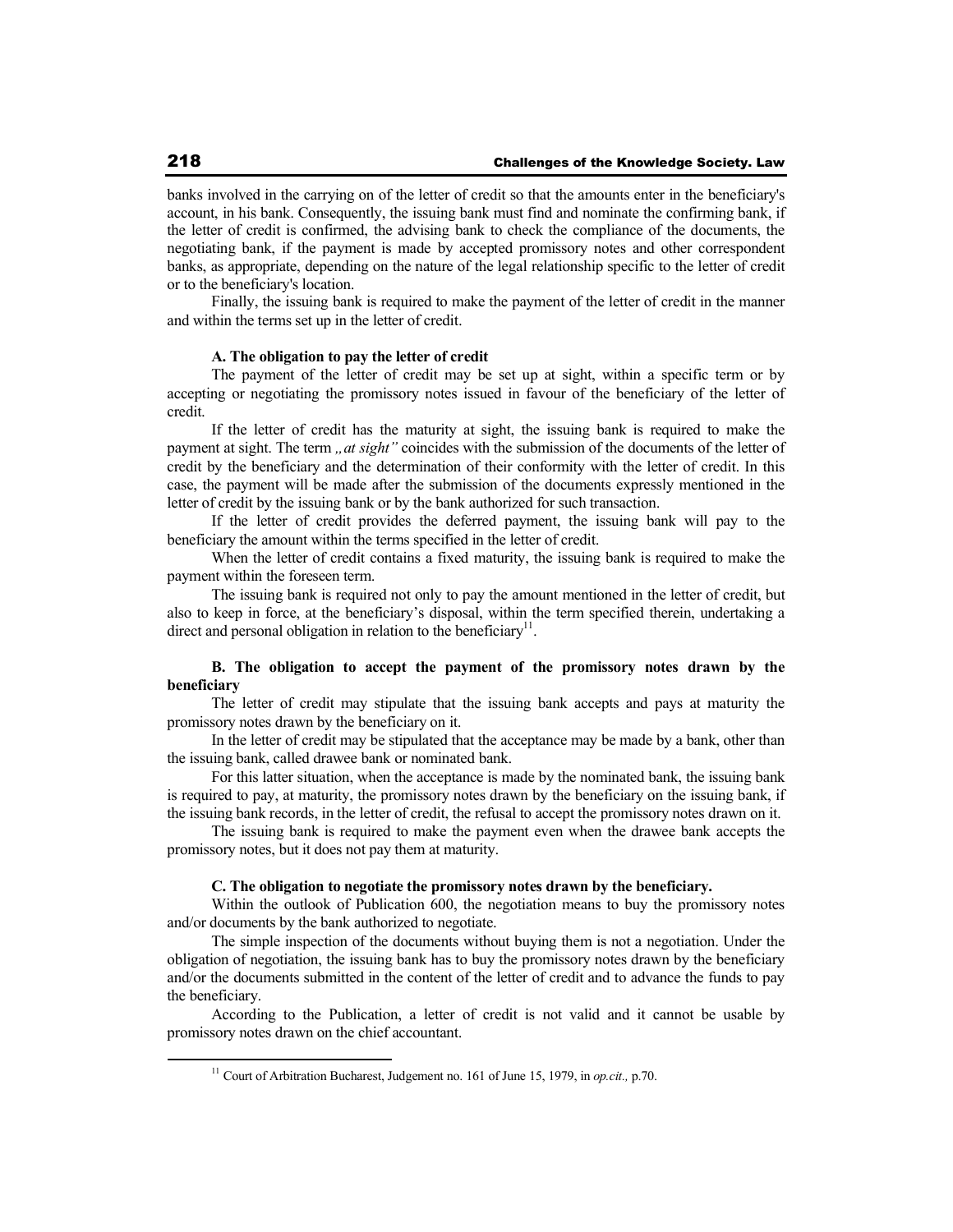### Vasile Nemeş

If the letter of credit uses the words *"promissory notes drawn on the chief accountant"*, the banks will consider such promissory notes as additional documents.

The bank will make the payment of the debt set up in the letter of credit from the own deposits of the chief accountant or from the loans granted to him by opening a credit line.

When the payment is made by negotiated promissory notes, their owner, namely the beneficiary is not bound to wait until the maturity of the letter of credit in order to get the corresponding amounts, but he has the opportunity to sell them to the negotiating bank or to other bank financial institutions<sup>12</sup>.

The issuing bank may nominate another bank to negotiate the promissory notes, being called the nominated bank. The issuing bank is required to honor the promissory notes if the nominated bank refuses to pay them, even if the nominated bank has issued a firm commitment in this regard. This is because, as we mentioned above, the only banks irrevocably bound to make the payment are the issuing bank and the confirming bank. Therefore, even if the bank nominated to negotiate undertakes to make the payment, it can change such promise, may revoke its commitment and refuse to make the payment. In all cases, if the documents comply with the letter of credit and all the requirements are met, the issuing bank remains liable to make the payment, in case the bank nominated for such negotiation refuses to pay it. However, even if the bank nominated under negotiation shall make the payment, this bank pays for and on behalf of the issuing bank or confirming bank, as appropriate, not by virtue of its own obligation of payment.

Besides the issuing bank, another bank, called confirming bank, may undertake a commitment for the payment of the letter of credit.

### **3. 3 Confirming bank**

According to the Publication 600, the confirmation of an irrevocable letter of credit by the confirming bank, under the authorization or at the request of the issuing bank, is a firm commitment of the confirming bank, added to the commitment of the issuing bank to honor or negotiate a proper presentation.

The confirming bank is the bank which adds its confirmation to a letter of credit after receiving the authorization or request of the issuing bank.

It follows that the confirming bank intervenes at the request of the issuing bank or after its approval. However, we consider that there are no impediments for the confirming bank to confirm the letter of credit of its own initiative or at the request of the beneficiary of the letter of credit.

Provided that the documents stipulated in the letter of credit comply with its terms and clauses and be submitted to the confirming bank or to other banks nominated for such operation, the confirming bank is required, just like the issuing bank, to pay the letter of credit.

By confirmation, the confirming bank undertakes an obligation, independent of the obligation of the issuing bank, to pay to the beneficiary or at his order, the amount mentioned in the letter of credit.

The payment of the amount specified in the letter of credit is subject to the compliance of the documents with the terms and directives of the letter of credit and to submit them, in due time, to the confirming bank or to other bank nominated to receive and check the documentation.

The confirmation of the letter of credit originates, for the beneficiary, the safety for the collection of the amount foreseen therein and the confirming bank will become a true debtor of the beneficiary. It means that the beneficiary can apply, for the payment of the letter of credit, at choice, to the issuing bank or to the confirming bank, both of them having the obligation to make the payment.

<sup>12</sup> See **V.P tulea**, **C.Turianu**, *op.cit*. p. 89.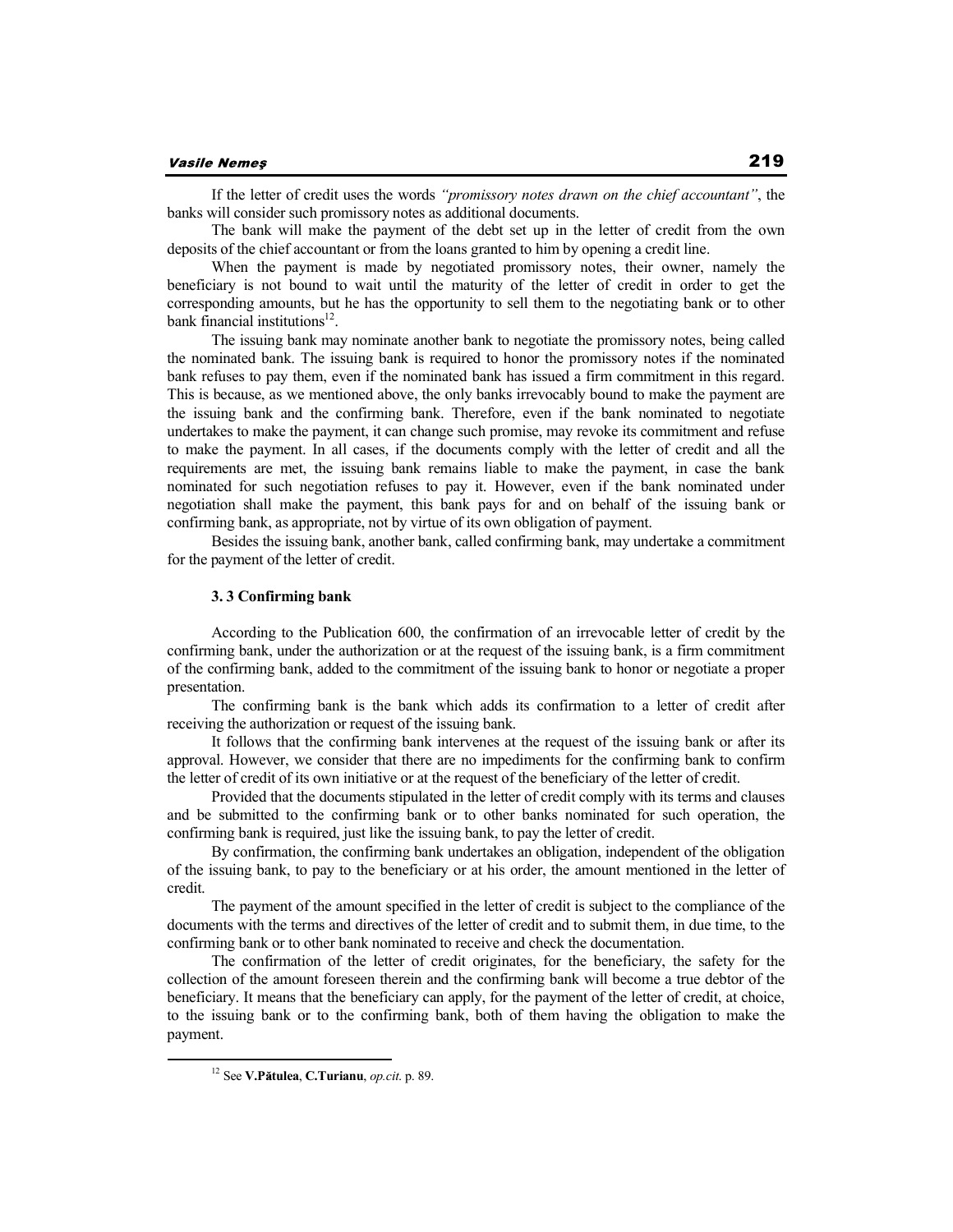## **3. 3.1. The obligations of the confirming bank**

The obligations of the confirming bank are stipulated in the letter of credit and they are similar with the obligations of the issuing bank.

## **A. The obligation to pay the letter of credit**

If the letter of credit set up the maturity at sight, the confirming bank is required to make the payment at sight. If the letter of credit provides the deferred payment, the confirming bank will pay to the beneficiary the amount within the terms specified in the letter of credit.

## **B. The obligation to accept the payment of the promissory notes drawn by the beneficiary**

The letter of credit may stipulate that the confirming bank accepts and pays at maturity the promissory notes drawn by the beneficiary on the confirming bank.

In the letter of credit may be stipulated that the acceptance may be made by a bank, other than the confirming bank, called drawee bank or nominated bank.

When the acceptance is made by the nominated bank, the confirming bank is required to pay, at maturity, the promissory notes drawn by the beneficiary on the confirming bank, if the drawee bank records, in the letter of credit, the refusal to accept the promissory notes drawn on it or it refuses to pay without any explanation.

The confirming bank is required to make the payment even when the drawee bank accepts the promissory notes, but it does not pay them at maturity.

## **C. The obligation to negotiate the promissory notes drawn by the beneficiary.**

The confirming bank must negotiate the promissory notes, if so provided in the letter of credit.

The simple inspection of the documents without buying them is not a negotiation. Under the obligation of negotiation, the confirming bank has to buy the promissory notes drawn by the beneficiary and/or the documents specified in the letter of credit.

In the event that the issuing bank changes the letter of credit, the confirming bank may reserve the right to expand its confirmation also for the amendment of the letter of credit.

At the same time, the confirming bank may undertake the obligation to approve an amendment for the beneficiary, without expanding its confirmation on the change, in which case it must immediately notify both the issuing bank and the beneficiary of the letter of credit, without being bound as regards the occurred changes. On the contrary, when the confirming bank expands its confirmation also for the amendment of the letter of credit, it will be irrevocably bound to execute the amended letter of credit.

### **3. 4. Advising bank (nominated bank)**

Within the outlook of Publication 600, the advising bank is the bank which approves the letter of credit at the request of the issuing bank.

According to the international banking practices and standards, the approval means the operation of checking the compliance of the documents with the terms of the letter of credit. We specified that the letter of credit is documentary par excellence and the submission of the documents is the essence of documentary letter of credit. The drawing up and submission of the documents is a prerequisite for the payment of the amounts stated in the letter of credit. Due to the distance between the contracting parties, i.e. the seller and the buyer are not only in different states but also on other continents, just like the issuing bank and the beneficiary's bank. For this reason, the issuing bank, in order to be sure that the beneficiary fulfilled his obligations according to the provisions of the letter of credit, nominates another bank, called advising bank, to perform this operation of checking the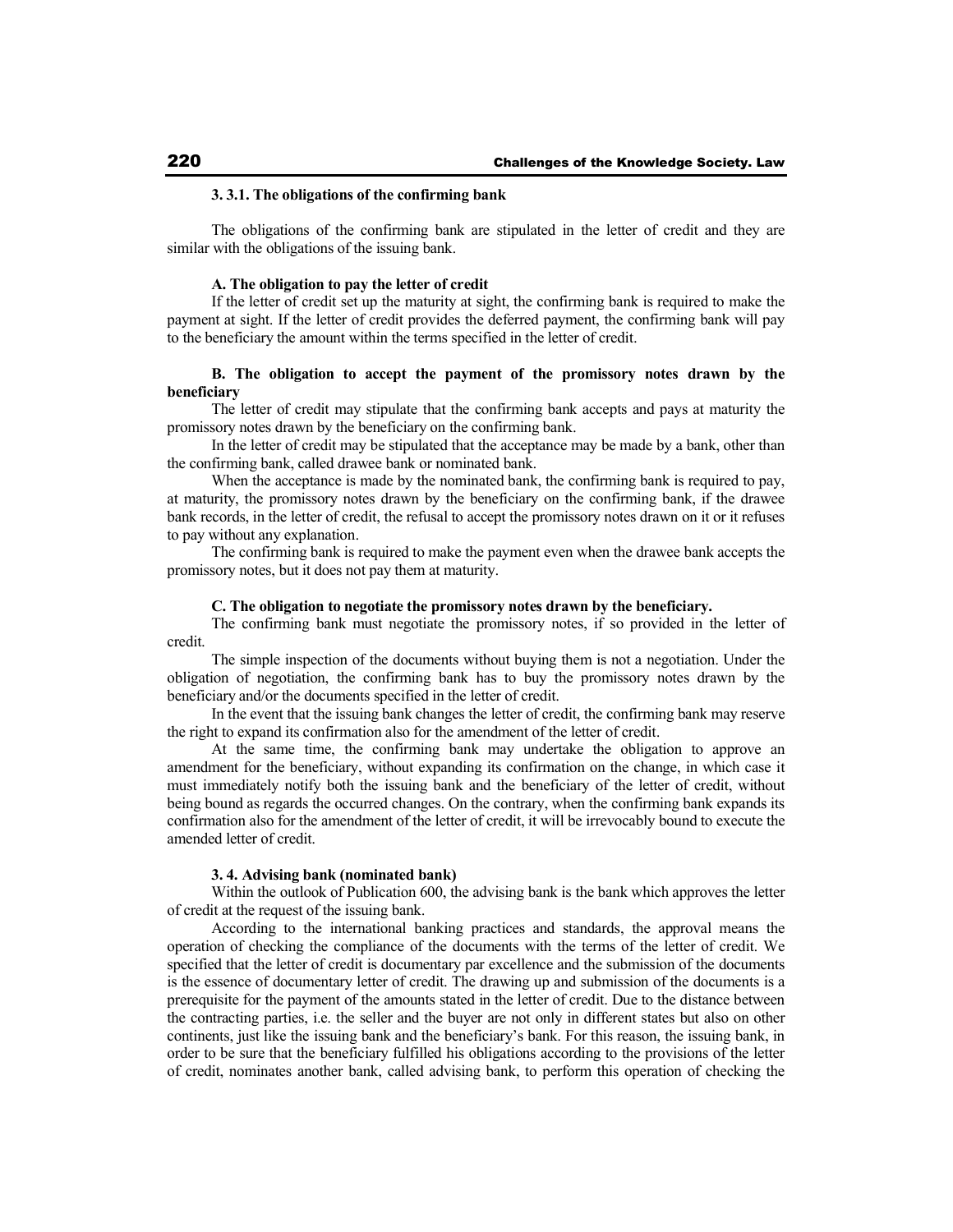compliance of the documents with the requirements of the letter of credit. The documents specific to the letter of credit are: invoices, way bills, insurance policies and other documents such as certificates of quality, conformity, warranty, indications of origin etc. The issuing bank assigns the amounts in circuit to the beneficiary only if he proves that he loaded the goods into the transport vehicle and prepared all the documentation related to the goods sold pursuant to the main legal relationship. Due to that distance, the issuing bank has not the opportunity to check these requirements and, therefore, applies to the advising bank in order to carry out such operations.

The advising bank may be nominated by the issuing bank, by the beneficiary or by his bank.

The role of the advising bank is to check the authenticity of the letter of credit and the documents filed by the beneficiary in carrying on the letter of credit.

The advising bank undertakes no obligation to pay the letter of credit, independent of the obligation of the issuing bank or confirming bank.

According to the international banking practices and standards, within the operation to approve the letters of credit and the required documents, the advising bank *"will take reasonable care"*.

Hence, the advising bank will act in a professional manner, according to the international banking practices and customs in order to fulfil the obligation to approve the letter of credit and the specific documents.

At the same time, the Publication 600 binds the advising bank, in the event that it decides to refuse the approval of the letter of credit, to immediately notify the issuing bank.

The advising bank must require to the issuing bank to provide precise and complete information and instructions necessary to approve the letter of credit.

If, however, it decides to approve the letter of credit, the advising bank must notify the beneficiary and the bank from which it received the instructions, stating that it is unable to determine the authenticity of the letter of credit.

When the issuing bank gives instructions to an advising bank, by a certified TV-transmission, to approve a letter of credit or an amendment to a letter of credit, the transmission will be deemed to be an operative instrument of the letter of credit and/or of the operative amendment without requiring another confirmation (in writing) by mail.

If a confirmation in writing is sent, it has no effect, meaning that the advising bank has no obligation to check such confirmation with the operative instrument of the letter of credit.

When the TV-transmission shows *"full details to follow"* or some words having similar meaning, or specifies that the operative instrument of the letter of credit or of the operative amendment is the confirmation in writing, then the TV-transmission will not be considered an operative instrument of the letter of credit or of the amendment and, therefore, it will not lead to the carrying on of the letter of credit.

If the TV-transmission is not considered an operative instrument of the letter of credit or of the amendment, the issuing bank will have to send, to the advising bank, the operative instrument of the letter of credit or of the operative amendment as soon as possible.

If a bank uses the services of an advising bank in order to approve the letter of credit for the beneficiary, the bank has the obligation to use the services of the same bank to approve an amendment, too.

### **3. 5. Beneficiary**

The beneficiary is the party of the international trade contract who has a debt against the chief accountant, having, therefore, the capacity of creditor. Neither the legal character of the contract (sale-purchase, services, commission etc.) nor the kind of the trade relationship is important.

Within the main (basic) legal relationship, the parties may agree that the delay in opening the letter of credit may justify the seller's refusal to deliver the goods. Likewise, in the judicial practice it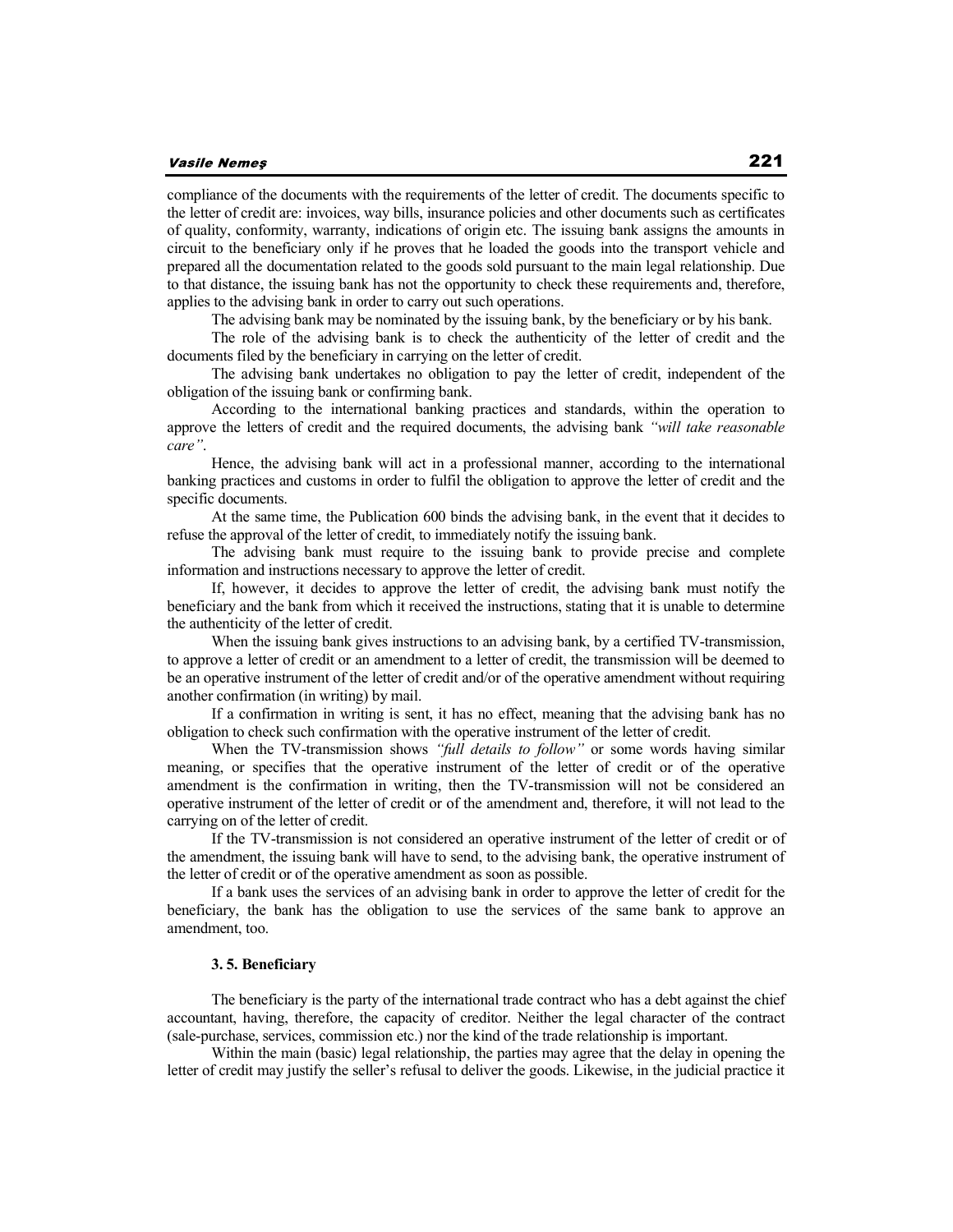was determined that the permission for the arrival of the ship, representing the notification of the buyer, by the seller, that he can take over the goods, in a specific harbor, on a settled date, will not be equivalent to the seller's will to deliver the goods, as long as the letter of credit was not opened yet<sup>13</sup> .

### **3. 6. The bank of the beneficiary of the letter of credit**

The bank of the beneficiary of the letter of credit is the bank chosen by the beneficiary to collect, for him and on his behalf, the amount mentioned in the letter of credit.

The beneficiary will usually choose a bank located in the territory where he has the premises.

Note that the beneficiary's bank has no obligation to carry on a letter of credit, except to collect the amounts paid or transferred by the issuing bank or confirming bank in the beneficiary's accounts.

Our final statement is that the beneficiary's bank can confirm the letter of credit, in which case it becomes a confirming bank with all the consequences arising from that transaction or may act as an advising or negotiating bank, at the request of the issuing bank.

### **4. The forms of the letter of credit**

The bank trade with letters of credit operates with multiple forms of documentary letters of credit, each type of letter of credit having its own legal system<sup>14</sup>.

Next, we set forth the main forms of letters of credit and the criteria according to which they have been classified.

# **4. 1. As they may be amended or withdrawn**, the letters of credit are classified as follows:

# - **revocable letters of credit**;

# - **irrevocable letters of credit**.

The revocable letter of credit<sup>15</sup> is the letter of credit which may be amended or withdrawn (cancelled) by the issuing bank, at any time, without requiring a prior notice to the beneficiary.

When the issuing bank decides to revoke the letter of credit and the letter of credit was used, meaning that the payments were made at sight, by acceptance or negotiation by a bank participating in the letter of credit before the approval, amendment or cancellation, then the issuing bank is required to reimburse all the expenses and payments made under the above mentioned terms.

Note that, within the outlook of Publication 600, the letter of credit may be issued only as irrevocable letter of credit.

An irrevocable letter of credit is a firm commitment of the bank which makes the payment at sight or at the determinable maturity, provided that the stipulated documents to be submitted to the nominated bank or to the issuing bank and to comply with the terms and conditions of the letter of credit.

The irrevocable letter of credit creates the same obligation for the confirming bank if there is such a bank.

An irrevocable letter of credit, excepting the transferable letters of credit, cannot be changed or cancelled without the consent of the issuing bank, confirming bank and of the beneficiary.

**4. 2. As the letter of credit creates the obligation of payment only in charge of the issuing bank and/or in charge of other banks, there are confirmed letters of credit and unconfirmed letters of credit.** 

<sup>13</sup> Court of Arbitration Bucharest, Judgement no. 161 of June 15, 1979, in *op.cit*., p.69.

<sup>&</sup>lt;sup>14</sup> For other types of letters of credit, see **I.Turcu**, *op.cit..* p. 372 și urm..

<sup>&</sup>lt;sup>15</sup> Publication 600 no longer contains the mention of revocable documentary credit; however, the parties may set up revocable letters of credit but this fact must be specified in the letter of credit, also see **Hubert Martini, Dominique Depree, Joanne Klein-Cornede,** op. cit. p33.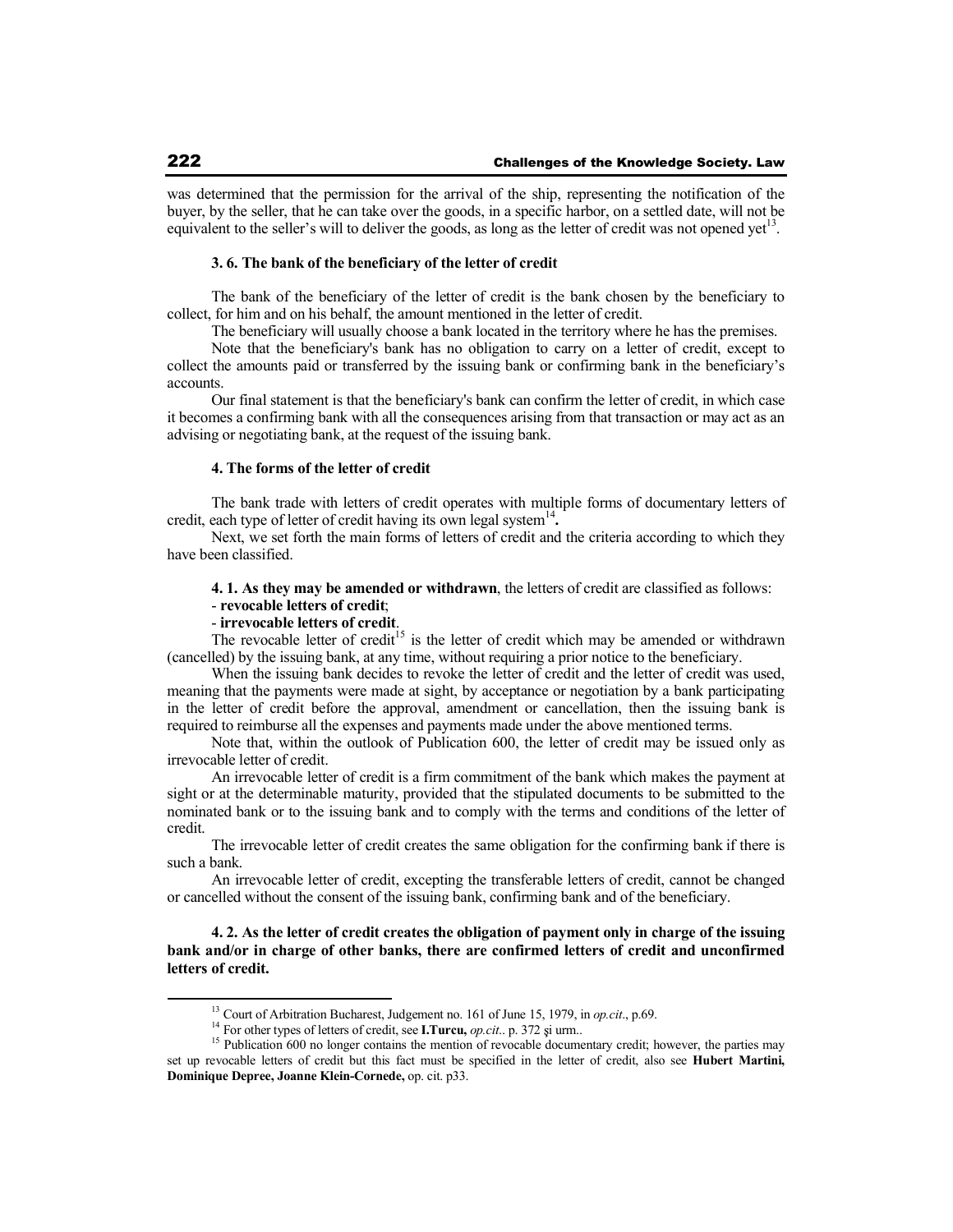**The confirmed letter of credit** is the letter of credit which contains a commitment of payment undertaken by the confirming bank, independent of the commitment (obligation) of payment undertaken by the issuing bank.

The confirmed letters of credit offer a greater certainty that the beneficiary received the payment by undertaking the obligation of the confirming bank.

By virtue of the confirmed letter of credit, the beneficiary shall be entitled to receive the payment, either from the issuing bank or from the confirming bank and the latter cannot invoke the benefit of discussion or division.

Therefore, the beneficiary of a confirmed letter of credit may request the full payment from any of the two banks, without being bound by a specific order to that effect. Basically, in this case, the beneficiary has 2 debtors: the issuing bank and the confirming bank. Thus, is avoided the bankruptcy risk of one of the banks irrevocably required to pay the letter of credit.

**The unconfirmed letter of credit** is the letter of credit which contains only the obligation of payment undertaken by the issuing bank, the other involved banks having no such obligation. If in the carrying on of an unconfirmed letter of credit also assist other banks such as: the advising bank, nominated bank, negotiating bank, beneficiary's bank etc., the latter, without the confirmation of the letter of credit, do not undertake any obligation to pay the letter of credit, distinct from that of the issuing entity.

# **4. 3. According to the transmission criterion of the letter of credit to several beneficiaryies, the letters of credit are classified in transferable letters of credit and nontransferable letters of credit.**

**The transferable letter of credit** is the letter of credit under which the beneficiary (the first beneficiary) may require the bank to pay at sight, at a postponed date, to accept or to negotiate the promissory notes under the letter of credit for one or more beneficiaries.

Within the outlook of Publication 600, the transferable letter of credit is the letter of credit which expressly provides that it is "transferable". A letter of credit may be totally or partially transferred in favour of another beneficiary.

The bank required by the first beneficiary to make the transfer of the letter of credit to other beneficiaries is called transferring bank.

The latter has the obligation to make the transfer of the letter of credit to other beneficiaries only if it expressly undertook an obligation in this regard.

To transfer a letter of credit, it must contain the express note *"transferable"*.

Terms such as *"divisible", "commensurable", "transferable"* or *"transferable"* do not confer to that letter of credit the quality of transferable letter of credit.

If, however, the letter of credit contains such terms, they will not be taken into account by the participants in the letter of credit.

The transfer of the letter of credit may be total or partial, according to its clauses.

**The non-transferable letter of credit** is the letter of credit under which the payment shall be made exclusively to the first beneficiary, excluding the possibility of total or partial transfer of the letter of credit to the subsequent beneficiaries (third parties).

## **4. 4. According to the maturity criterion of the letter of credit, we distinguish between letters of credit with payment at sight, letters of credit with payment in due time and negotiated letters of credit.**

**The letter of credit with payment at sight** is the letter of credit under which the payment is made upon the checking of the documentation submitted by the beneficiary and the determination of its compliance with the requirements and terms of the letter of credit.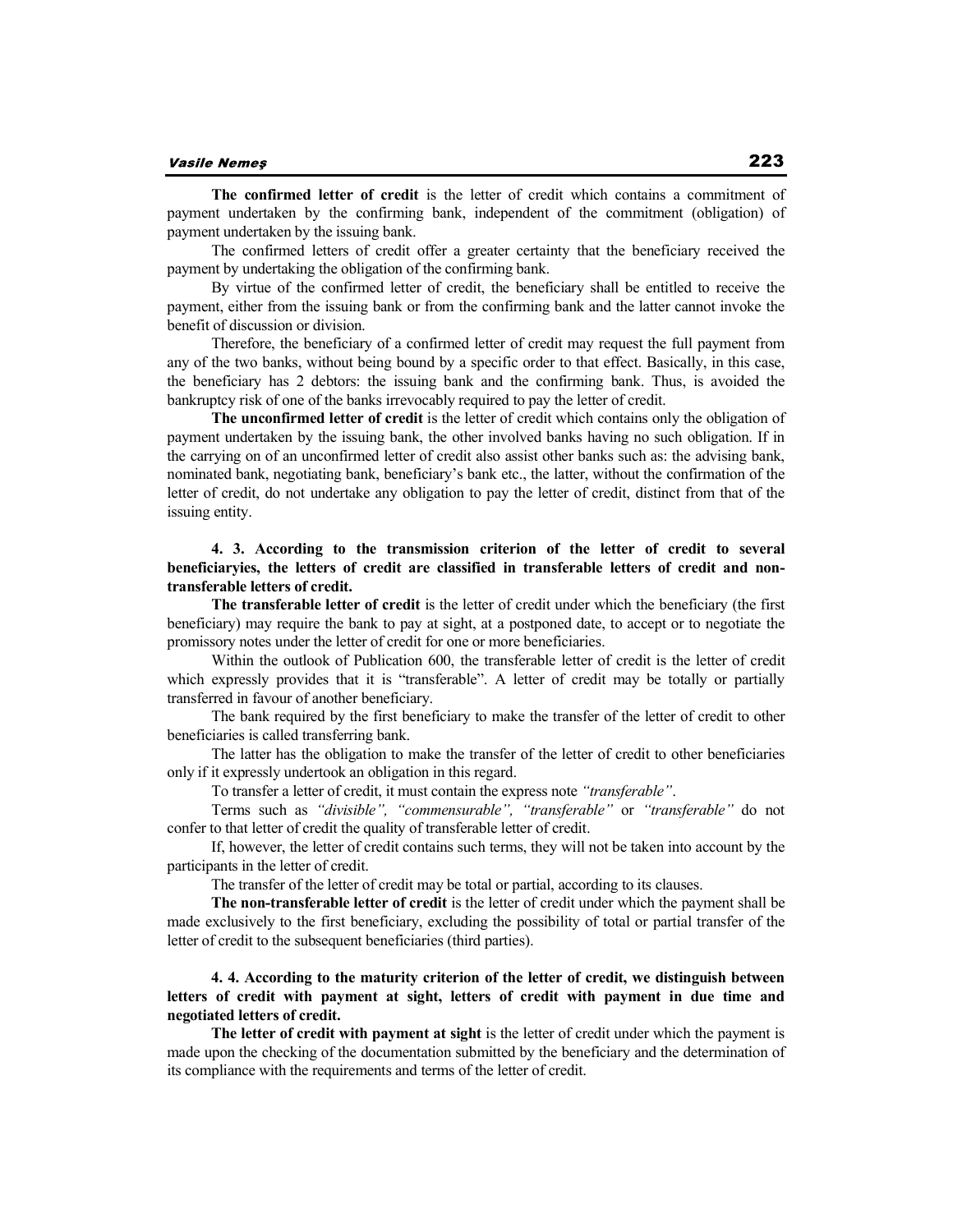Within the letters of credit with payment at sight, the beneficiary is entitled to receive the payment when the issuing bank, the confirming bank or other nominated bank, following the checking of the documentation, concludes that it complies with the clauses of the letter of credit.

**The letter of credit with payment in due time** is the letter of credit to be paid at the determinable terms, according to the provisions of the letter of credit.

The payment in due time of the letter of credit may be made in several instalments, unless otherwise specified.

Specifically, the maturity of the letter of credit may be determined at a certain settled date after the checking and determination if the documents comply with the terms of the letter of credit (a fixed number of days, 7, 10 etc.) or in a certain period of time after that date (within 2 weeks after the determination of compliance of the documents).

**The negotiated letters of credit** are the letters of credit which provide that the payment will be made following the purchase of the promissory notes by the bank authorized in this respect, called negotiating bank that may be the issuing bank itself or any bank involved in the letter of credit<sup>16</sup>.

In conclusion, you must note that unlike the Publication 500, in the regulation of the Publication 600, the maturity of the letter of credit may not be longer determined by the deferred payment.

## **5. Documents necessary to carry on the letters of credit Preliminary specifications**

As noted above, the payment of the letters of credit is subject to the submission of the documentation at the dates and under the form specified therein.

In practice, there are situations in which the issuing bank authorizes the correspondent banks to make payments in advance, to the beneficiary, before submitting the documents but, for this, it is necessary that the chief accountant have expressly stipulated that indication in the instructions. Such a letter of credit is called letter of credit *"with red clause"* because the clause which entitles the issuing bank to make payments before submitting the documentation is written in red ink in order to draw attention to its special character<sup>17</sup>.

The obligation to submit the documents is incumbent to the beneficiary or to the bank nominated with such operation, usually being the beneficiary's bank.

The main documents in return for which the payment is made within a letter of credit are: the transport documents, the insurance documents and the commercial invoices.

### **5. 1. Shipping documents**

The shipping documents are, mainly, the way bills which contain, depending on transport method, certain mandatory indications. These documents have different names, depending on the type of transport: maritime/ocean bill of lading, for waterborne transport, air-borne transport document, road transport, railway transport (way bill), for land transport or inland river transport and, as appropriate, (multimodal) combined transport documents, when several types of transport are used.

The (multimodal) combined shipping documents are the shipping documents which cover at least two different ways of transport (maritime and road), known as combined transport.

<sup>&</sup>lt;sup>16</sup> For other forms of letters of credit, see V. Pătulea, C. Turianu, *Garanțiile de executare a obligațiilor* comerciale (Guarantees to perform the commercial obligations), Ed. Scripta, Bucharest, 1994, p.83 and the following.<br><sup>17</sup> See **V. Pătulea, C. Turianu**, op.cit., p.86. and **I.Turcu**, *Operațiuni și contracte bancare (Bank o* 

*and contracts)*, Ed. Lumina Lex, Bucharest, 1995, p.373.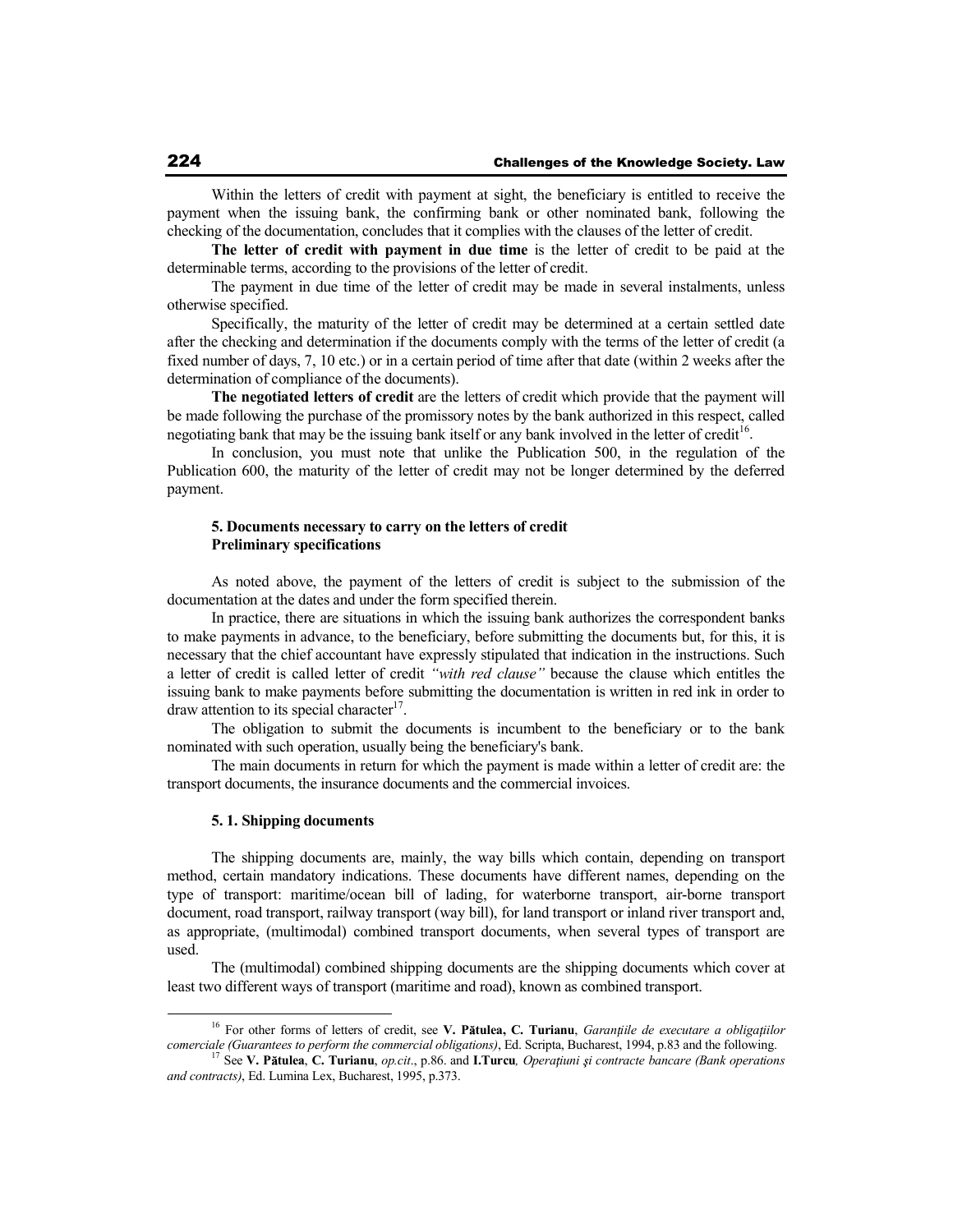These (multimodal) combined shipping documents cannot be used unless the letter of credit expressly allows it.

### **5.1.1. Conditions regarding the shipping documents**

The requirements to be met by the shipping documents, in order to be accepted, vary according to the type of transport.

**A. For waterborne transport**, the shipping document is called maritime/ocean bill of lading, received in order to make the payment, has to meet the following requirements:

**a.** to indicate the carrier's name and be signed by him or by the ship captain or by an agent appointed to act on behalf of the carrier or of the ship captain;

**b.** to include an indication that the goods have been loaded on board or have been delivered with a specific ship:

**c.** to indicate the port of loading and the port of discharge mentioned in the letter of credit;

**d.** to consist of one original bill of lading or, if it is issued in several original copies, to lay down the whole set;

**e.** not to include any indication showing that it is a subject of a "*charter – party"* contract;

**f.** the cargo ship which carries the goods is not propelled only by sails;

**g.** to comply with all other requirements of the letter of credit.

The maritime bills of lading may be non-negotiable maritime bills of lading and charter-party bills of lading.

**B. In case of air-borne transport**, the Publications do not have a specific name for the shipping documents but specify the indications they must compulsorily include:

- the carrier's name, his signature or authentication thereof or of the agent who acts on behalf of the carrier;

- the specification that the goods have been accepted for shipping;

- the delivery date;

- the indication of the airport of departure and the airport of destination specified in the letter of credit;

- the statement that the documents comply with any other requirements specified in the letter of credit.

As regards the air-borne transport documents remember that the Publications establish the obligation to submit them, in original.

**C. For road, railway and inland river transport**, the shipping documents must include the following elements:

- the carrier's name of the agent who acts on his behalf;

- the indication that the goods have been received for loading, shipping or transport;

- the place of loading and the destination foreseen in the letter of credit;

- the statement that the documents comply with all other requirements of the letter of credit.

In case the letter of credit provides that the shipping documents will be issued by the shipping agencies, these documents will be received, at the date of payment, only if they specify the carrier's name or the chief accountant of the combined transport and if they have been signed or authenticated by the shipping agent, as the agent authorized to act on behalf of the carrier or on behalf of the chief accountant of the combined transport.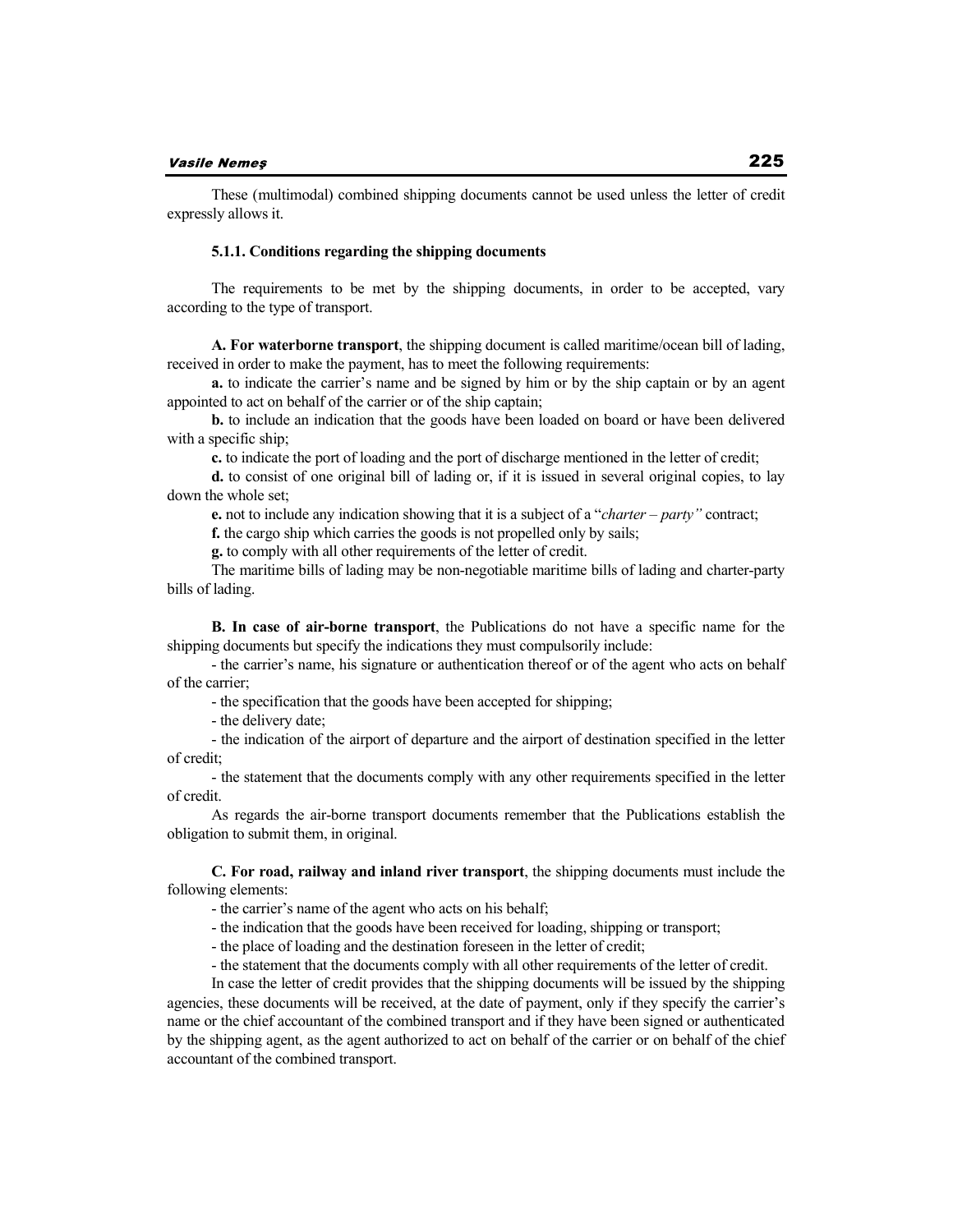### **5. 2. Insurance documents**

The insurance policies must include the name of the insurance companies which issued them or the name of their agents.

If the insurance document provides that it has been issued in several original copies, all the original copies will be submitted, unless foreseen otherwise in the letter of credit.

According to the Publication, the cover notes issued by brokers may not be accepted if not stated expressly in the letter of credit.

The letter of credit must specify the required type of insurance and, if necessary, the additional risks that should be covered.

If not otherwise stated in the letter of credit, the banks will accept the insurance policies, as submitted.

In the absence of a contrary stipulation, the minimum amount foreseen in the insurance policies must be at least up to the C.I.F. (cost insurance and nominated freight port of destination) or C.I.P. (transport and insurance paid until the place of destination designated for the goods) value plus 10%, but only if the C.I.F. or C.I.P. value may be determined from the documents.

The banks are not allowed to accept the insurance policies which do not indicate the minimum insured amount of 110% of the amount specified in the letter of credit or 110% of the total amount of the invoice.

The banks can, however, accept an insurance certificate or a statement under open coverage, pre-signed by the insurance companies or by their agents, if not otherwise stated in the letter of credit.

At the same time, when the letter of credit does not provide otherwise or if the insurance document does not specify that the coverage is effective no later than the date of loading on board, delivery or taking over the goods for loading, the banks will not accept the insurance documents issued with a date later than the date of loading, delivery or taking over for loading.

Our final remark is that, unless otherwise specified, the currency established in the insurance documents must be the same with the one mentioned in the letter of credit.

### **5. 3. Commercial invoices**

According to the Publications, the commercial invoices must include the description of the goods in accordance with the specifications of the letter of credit.

However, in order to be received for payment, the commercial invoices should not be issued for amounts bigger than the ones allowed by the letter of credit.

The banks may still receive invoices containing amounts which exceed the limits of the letter of credit if it is expressly provided.

The commercial invoices will contain the beneficiary's name and the chief accountant's name.

They must not contain either the beneficiary's signature or the issuer's signature.

### **6. Submission and checking of documents**

The documents are submitted to the nominated bank within the period specified in the letter of credit.

The issuing bank, the confirming bank or the nominated bank will have a reasonable time to check the submitted documents.

The period for checking the documents is of 5 banking days from the day following the reception of the documents.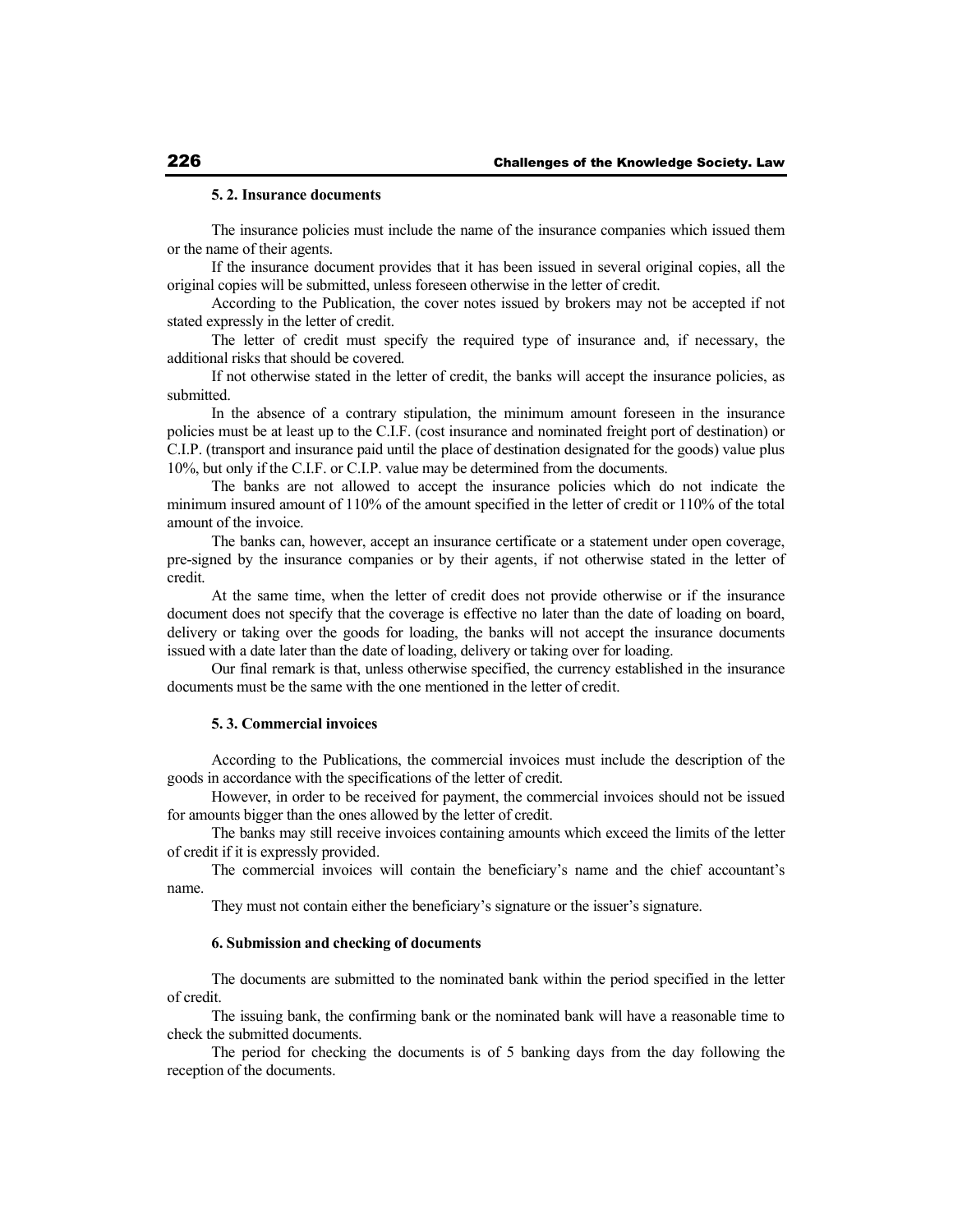The banks to which are submitted the documents for inspection verify if they meet the requirements and terms stipulated in the letter of credit and inform the party who submitted them whether they are accepted or refused.

When the issuing bank establishes, of own initiative or following the information given by the confirming bank or by the bank nominated to check the documents, that they do not meet the requirements of the letter of credit, it may apply to the chief accountant to obviate the discrepancies within a period not exceeding 5 banking days.

If the banks involved in the carrying on of a letter of credit find that the submitted documents do not comply with the letter of credit, within the same period of 5 banking days, following the reception date of the documents and decide to refuse the documents, are required to notify, by telecommunication or any other fast communication means, to the bank which sent the documents or to the beneficiary, if the documents were submitted by him.

Such notice must include all the discrepancies and to indicate whether keeps the documents or return them to the submitter.

If the issuing bank and/or the confirming bank breaches any of the above mentioned rules or fails to make the documents available to the submitter or to return them to him, these banks will be deprived of the right to complain about the non-compliance of the documents, having the obligation to pay the letter of credit.

### **7. Payment of the letter of credit**

### **Preliminary specifications**

Neither the Publication 600 nor the previous publications contained rules regarding the payment of the letter of credit. Moreover, the payment deadline is replaced with the "honor" term in the Publication 600.

Publication 600 contains specific rules regarding the honor of the letter of credit in the articles 15 and 32, but indirectly by reference to the proper submission, drawings and partial deliveries.

### **7. 1. Terms of payment**

In accordance with article 15 of the Publication, when the issuing bank, respectively the confirming bank, decides that the submission is proper, it is required to honor the letter of credit.

The submission is proper when the documents are in strict accordance with the terms and conditions of the letter of credit.

In the regulation of Publication 600, the honor of the letter of credit means the payment of the letter of credit at sight, in due time or by acceptance and negotiation of the promissory notes drawn by the beneficiary.

As a method of making payments and checking the specific documentation, the letter of credit is a legal act with *uno ictu* execution, suddenly. It means that, under a letter of credit, we cannot make partial withdrawals of amounts or partial deliveries of goods and, implicitly, to file documents.

Publication 600 provides an exception, namely when this issue is expressly mentioned in the content of the letter of credit.

The possibility of partial deliveries and drawings arises from article 32 of the Publication. According to this article, if in the letter of credit is provided a drawing or a delivery in installments within specified periods and any installment is not used or delivered within the period allowed for that installment, the letter of credit ceases to be valid for that installment or for any subsequent installment.

Therefore, the letter of credit which is not used for a certain partial payment within the established period of validity for all the subsequent installments; in other words, the letter of credit ceases to exist.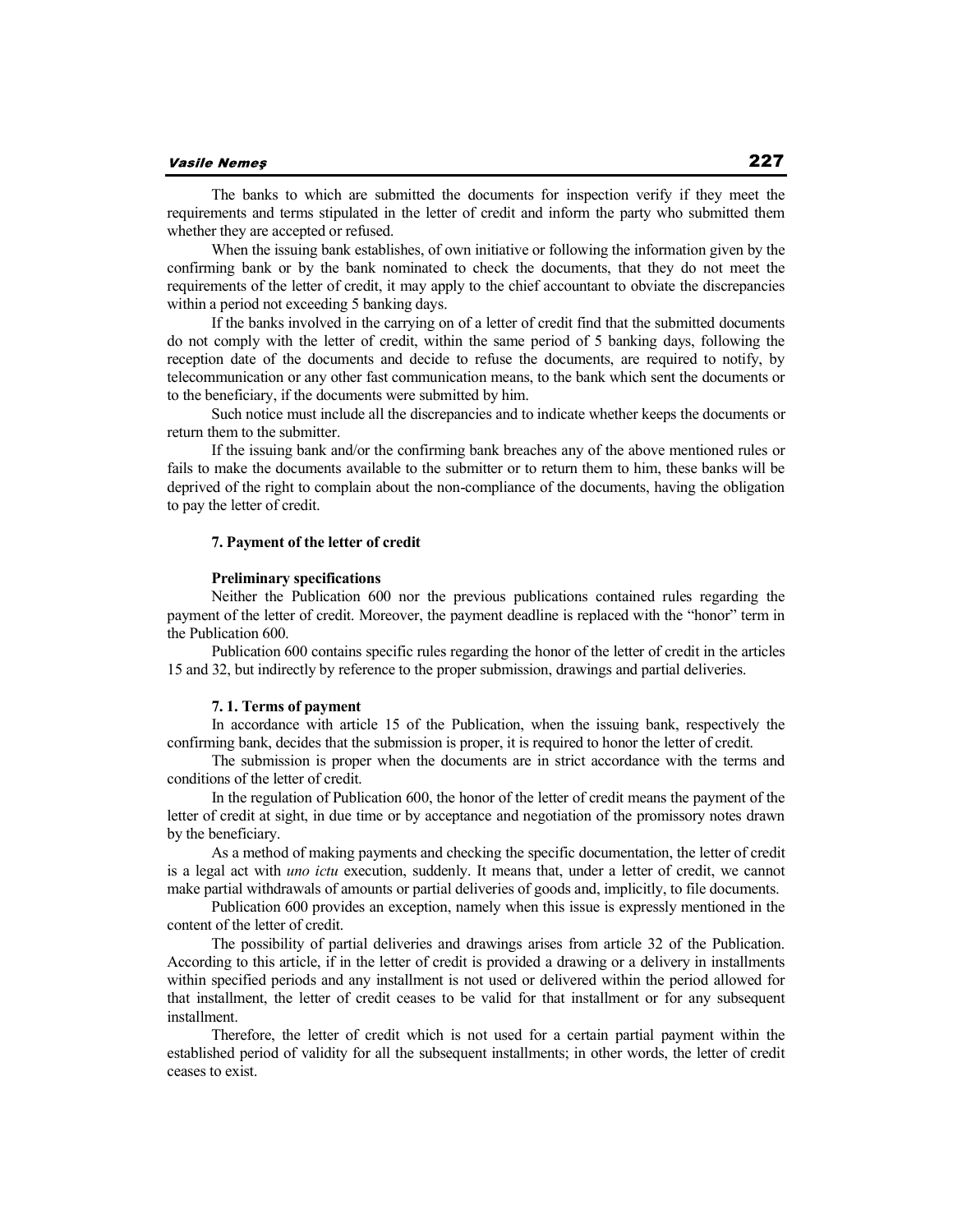### **7. 2. Date of payment**

The actual methods for the maturity of the letter of credit are foreseen in the Publication 600. One method is to pay in due time, namely at a certain date established in the letter of credit.

Another method for the maturity is the payment at sight. The letter of credit with the payment at sight is paid after checking if the documents comply with the terms and conditions of the letter of credit. In such case, the letter of credit is paid at the date when the issuing bank, the confirming bank or the nominated bank "sees" the documents submitted by the beneficiary or by his representative. So, in this method of the maturity, the payment is made at the date when the documents are submitted by the beneficiary.

The letter of credit may be paid also by acceptance or negotiation of the promissory notes drawn by the beneficiary. In the letter of credit may be provided that the payment is made by drawing promissory notes against the issuing bank, confirming bank or other bank nominated for that purpose.

Finally, as stated in the foregoing, pursuant to article 32 of the Publication, in the letter of credit may be stipulated partial payments or deliveries. The maturity of the partial payments may be determined as in the case of full payment, respectively, at fixed deadlines set out in the letter of credit, at sight, namely after the submission of the documents related to partial deliveries and by acceptance or negotiation of some promissory notes drawn by the beneficiary for partial amounts.

Publication 600 does not provide the situation of the letter of credit which does not contain aspects regarding the maturity of the payment of the letter of credit.

However, by virtue of the principles governing the payment, we believe that if the letter of credit does not provide the maturity date, the payment will be made at sight, namely after the submission of the documents.

## **7. 3. Place of payment**

The Publication does not require the indication of the place for the payment of the afferent amounts as regards the validity of the letter of credit.

As well, the Publication does not contain explicit rules concerning the place of payment. But, indirectly, they may be determined by reference to the provisions of the place of submission of the letter of credit. According to the provisions of article 6, the letter of credit must provide a date for the submission. The submission specified in the Publication is equivalent to the submission of the letter of credit and specific documents in order to make the payment. The same article 6 of the Publication provides that the place of submission is the premises of the bank where the letter of credit is used. The letter of credit may be used in a particular bank specified in the letter of credit or may be stipulated that it may be used at any bank.

Hence, the place of submission of the letter of credit, related documents and, implicitly, the place of payment is the bank where the letter of credit is usable.

Therefore, the place of payment is closely related to the bank where the letter of credit is used.

### **7. 4. Effects of the payment of the letter of credit**

By paying the amounts recorded in the letter of credit, all the obligations of the participants are extinguished, as well as the obligations undertaken in the main relationships.

The obligation of payment under a letter of credit is incumbent to the issuing bank or to the confirming bank if the letter of credit is confirmed. The issuing bank and the confirming bank may nominate another bank to pay the letter of credit, but the nominated bank will make the payment for and on behalf of the issuing bank or confirming bank that appointed it, not on its behalf and as its own obligation.

It follows that by paying the amounts recorded in the letter of credit, all the obligations arising from the letter of credit are extinguished, out of which the most important are the obligations to check the compliance of the documents and to pay the amounts.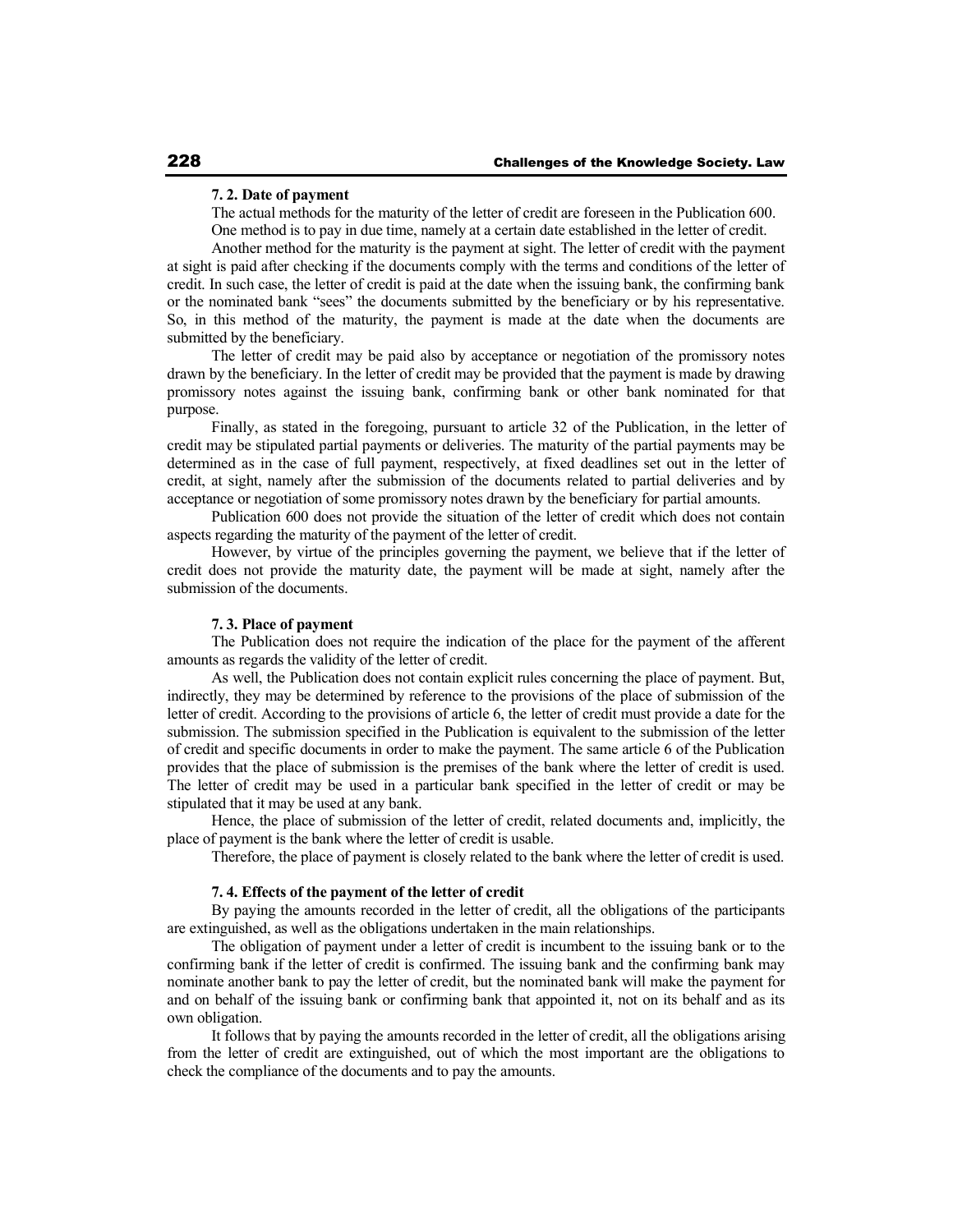### **Vasile Nemeş**

The amounts recorded in the letter of credit arise from the main, basic legal relations that generated the issuing of the letter of credit, such as relationships of sale-purchase, enterprise, execution of works, services or other legal relations generating the payment of different amounts.

As in the letter of credit are recorded amounts arising from the main legal relations, it means that the payment of the letter of credit extinguishes also these main mandatory relationships between the creditor and the debtor of such obligations.

### **8. Amendment of the letter of credit Principles**

We mentioned that the letter of credit is an irrevocable method of payment. The irrevocable character of the letter of credit is expressed by the fact that, once issued, it cannot be revoked, withdrawn or amended by the issuer or by other participant.

Pursuant to the Publication 600, the parties may use only irrevocable letters of credit.

However, it is possible, during the carrying on of the operations in the main relationships that have determined the issuing of the letter of credit or the ones specific to bank circuit, the amounts or the related documents, to intervene the demand to amend the letter of credit by adapting its clauses to the current requirements of the market.

In response to these practical requirements, the Publication 600 establishes certain rules governing the amendment of the irrevocable documentary letter of credit.

Thus, as a principle, within the article 10 of the Publication is provided that a letter of credit cannot be amended without the consent of the issuing bank, confirming bank and, if any, of the beneficiary.

Consequently, although the letter of credit is put into circulation by the issuing bank, it cannot be amended subsequently without the consent of the confirming bank and of the beneficiary. The consent of the confirming bank is justified by the autonomous obligation of payment undertaken by the confirming bank and the beneficiary's consent is based on the fact that the amounts recorded in the letter of credit represent the price due to him according to the main mandatory relations.

As not otherwise specified in the Publication, theoretically, may be amended any notes in the letter of credit, the date of payment, the period for submission the documents, the conditions for drawing up the documents, the place where the letter of credit may be used etc.

If the amendment was agreed, the issuing bank will be bound according to the new amendments, once the amendment has been issued. It is understood that, by virtue of the irrevocable character of the letter of credit, its amendments also become irrevocable.

For the confirming bank, since the date of extension of the confirmation, the amendments are compulsory also for the occurred changes. The Publication provides that the confirming bank can only approve the amendments, namely to notify that it took into account this issue without expanding the confirmation over the changes. In such a situation, the letter of credit becomes partially confirmed, meaning that the confirmation for the letter of credit shall be kept in its original form and it is not confirmed for the amendments unaccepted by the confirming bank.

As concerns the beneficiary, the consent regarding the amendment of the letter of credit may be express or tacit. Publication 600 provides that the letter of credit is valid in its original form until the time the beneficiary notifies his agreement regarding that amendment. The beneficiary must notify his acceptance or refusal as regards the proposed changes. If the beneficiary stays in passivity and communicates his viewpoint as regards the proposed amendments, they become irrevocable and it may be considered that the beneficiary accepted them.

The amendment of the letter of credit shall be notified to all the banks involved in the carrying on of the letter of credit and they must express their acceptance or approval for such changes or their refusal. In this respect, according to the Publication, the bank that approves the amendment must notify the bank which sent the amendment and if it accepts or rejects the amendment.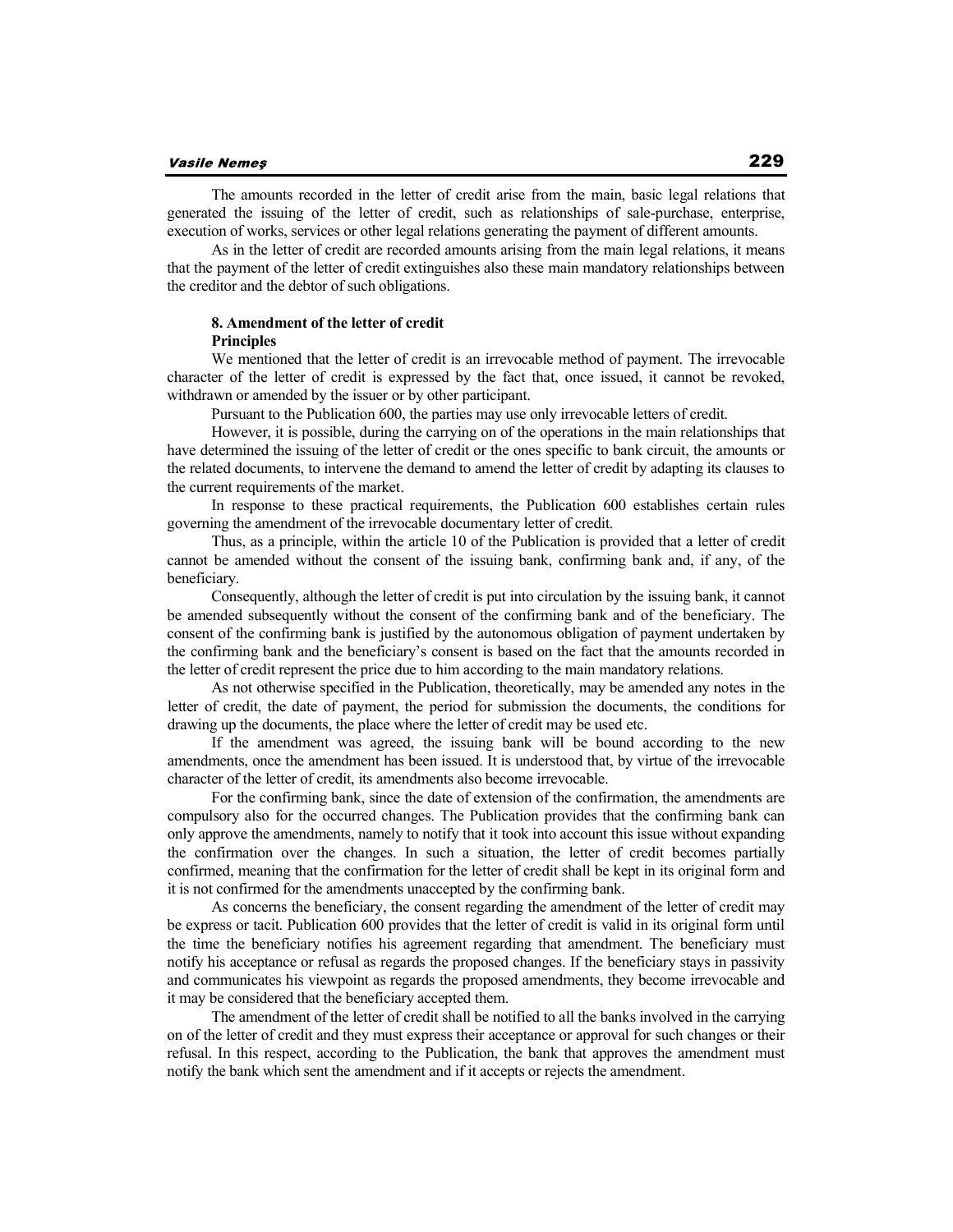Partial acceptance of amendments is prohibited and such acceptance shall be deemed as a notice of rejection of the amendments (article 10 of the Publication).

### **9. Transfer of the letter of credit General notions**

In the absence of express stipulation, a transferable letter of credit may be transferred only once.

In this case, the secondary beneficiary may not request the transfer of the letter of credit to other third party, as beneficiary.

If in the letter of credit is provided that it may be transferred to several beneficiaries, the refusal of acceptance of one or more secondary beneficiaries does not affect the acceptance of the letter of credit by the other secondary beneficiary.

The same happens with the amendments to the letter of credit, meaning that the rejection of the amendments to the letter of credit by one or more secondary beneficiaries has no effect on the other beneficiary/beneficiaries who accepted the changes. It is understood that for the beneficiaries who refused the changes of the letter of credit, the letter of credit will be deemed unchanged.

Pursuant to the Publications, in case of transferable letters of credit, the first beneficiary has the obligation, upon the application for transfer and before operating the transfer of the letter of credit, to provide to the transferring bank the instructions regarding the transfer operation.

When the transferring bank agrees the transfer, within the terms established by the first beneficiary, it is required to notify the other beneficiaries about the transfer instructions.

As we mentioned above, the letter of credit may be transferred only within the terms and conditions specified in its original form, except: the amount of the letter of credit, the specified unit price, the delivery period, the validity expiry date and the period of submission of the documents.

Publication 600 allows the name of the first beneficiary to be replaced with the chief accountant's name, but if the chief accountant's name is expressly requested in the original letter of credit, it must be written down in all the documents, excepting the invoices.

Within the transferable letter of credit, the first beneficiary is entitled to replace his own invoice and the promissory notes with those of the secondary beneficiary.

The invoices and the promissory notes of the first beneficiary replaced by those of the secondary beneficiary cannot include amounts bigger than the original amount indicated in the letter of credit. If there is a difference between the original amount, indicated in the letter of credit, and the amounts specified in the replaced invoices and promissory notes, the first beneficiary can draw the letter of credit for the difference.

In the absence of a contrary stipulation, the first beneficiary may request that the payment or the negotiation of the letter of credit be made by the secondary beneficiaries, at the place where the letter of credit was transferred.

It should be noted that, if the letter of credit was transferred and the first beneficiary will submit his own invoices and promissory notes in exchange for the invoices and promissory notes of the secondary beneficiaries, but he did not do that on the first demand, the transferring bank is entitled to send to the issuing bank the documents received within the transferred letter of credit, including the invoices and promissory notes of the secondary beneficiaries, without any responsibility in relation to the first beneficiary.

## **10. Assignment of receipts from the letter of credit**

Although the current practice of the documentary letters of credit uses the expression "assignment of the letter of credit" or "transferred letter of credit", actually it is about the assignment of the proceeds from the letter of credit.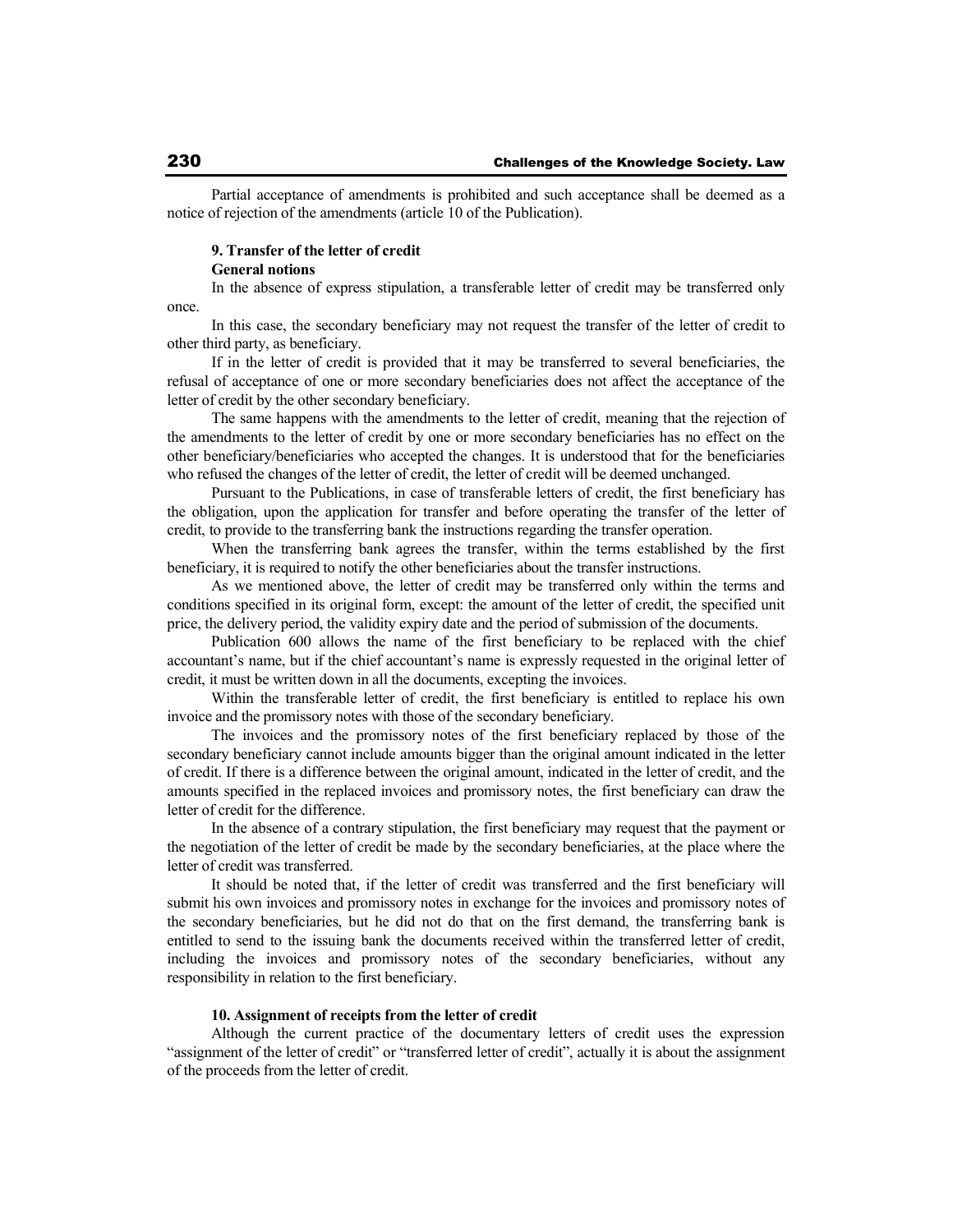### **Vasile Nemeş**

The main function of the letter of credit is to perform, by bank circuit, the transfer of some amounts from the debtor in the main legal relations, becoming chief accountant by issuing the letter of credit to the creditor in the same main relations who became the beneficiary of the letter of credit.

Whereas the letters of credit are documents containing genuine rights of debt, such debts may be transferred<sup>18</sup>.

Publication 600 establishes the transfer of the amounts related to the letter of credit by setting up some rules in the article 39.

Thus, according to the Publication 600, the fact that a letter of credit does not specify that it is transferable will not affect the beneficiary's right to assign any receipts to which he is entitled under the letter of credit, in accordance with the provisions of the applicable law.

Assignment of the receipts does not mean and does not constitute the transfer of the right to use the letter of credit.

The regulation of the Publication provides that the transfer of receipts from the letter of credit cannot be confused with the transfer of the letter of credit. In other words, a transferred letter of credit is not confused with a transferable letter of credit. A letter of credit may be transferred only if there is an express indication to that effect in the letter of credit. On the other hand, the assignment of the debts may be done even if the letter of credit is transferable or non-transferable. In other words, the assignment of the receipts may be performed regardless the type of the letter of credit.

Then, the transfer of the letter of credit is performed as provided in the content of the letter of credit, while the assignment of the receipts shall be performed in accordance with the law chosen for the assignment.

Unless otherwise indicated in the Publication, the assignment may be total, namely all the debts related to a letter of credit may be transferred, or partial, when only a portion of the receipts is transferred.

The transfer is performed according to the assignment contract concluded between the beneficiary of the letter of credit and the assignee of receipts. The assignment is based on the main relationships, under which the assignee may be the manufacturer or the supplier of the goods sold by the beneficiary of the letter of credit to the chief accountant. For the safety of price collection by the supplier or manufacturer is concluded the assignment contract under which the receipts or a portion thereof are transferred to the supplier, respectively to the assignee manufacturer. Thereby, the assignee may be the bank or other financer of the beneficiary of the letter of credit.

According to the assignment contract, after the notification of assignment by the beneficiary of the letter of credit or by the assignee, or following the date of acceptance of the assignment, the payment of the amounts will be made to the assignee, not to the beneficiary of the letter of credit.

### **11. Cessation of the letter of credit**

Publication 600 does not contain rules regarding the cessation of the documentary letter of credit.

However, following the provisions of the Publication may be detached certain cases of cessation of the irrevocable documentary letter of credit.

As a general rule, the letter of credit ceases by carrying on its specific effects, namely the checking of compliance of the documents and the payment of the related amounts to the beneficiary or to the person appointed by him, in case of assignment or transferable letter of credit.

<sup>&</sup>lt;sup>18</sup> For the assignment of debt performed under the common law, see C. Stătescu, C. Bârsan Drept civil. Teoria general a obligatiilor (Civil Law. The general theory of obligations), Edit. All Beck, Bucharest, 2000, p. 341 and the following; Liviu Pop, Drept civil. Teoria generală a obligațiilor. Tratat, Ediție revizuită (Civil Law. The general theory of obligations, Treatise, Revised edition), Edit. Chemarea, Iași, 1994, p. 455 and the following; I Dogaru, P. Drăghici, Drept civil. Teoria generală a obligațiilor (Civil Law. The general theory of obligations), Edit. All Beck, Bucharest, 2002, p. 485 and the following.